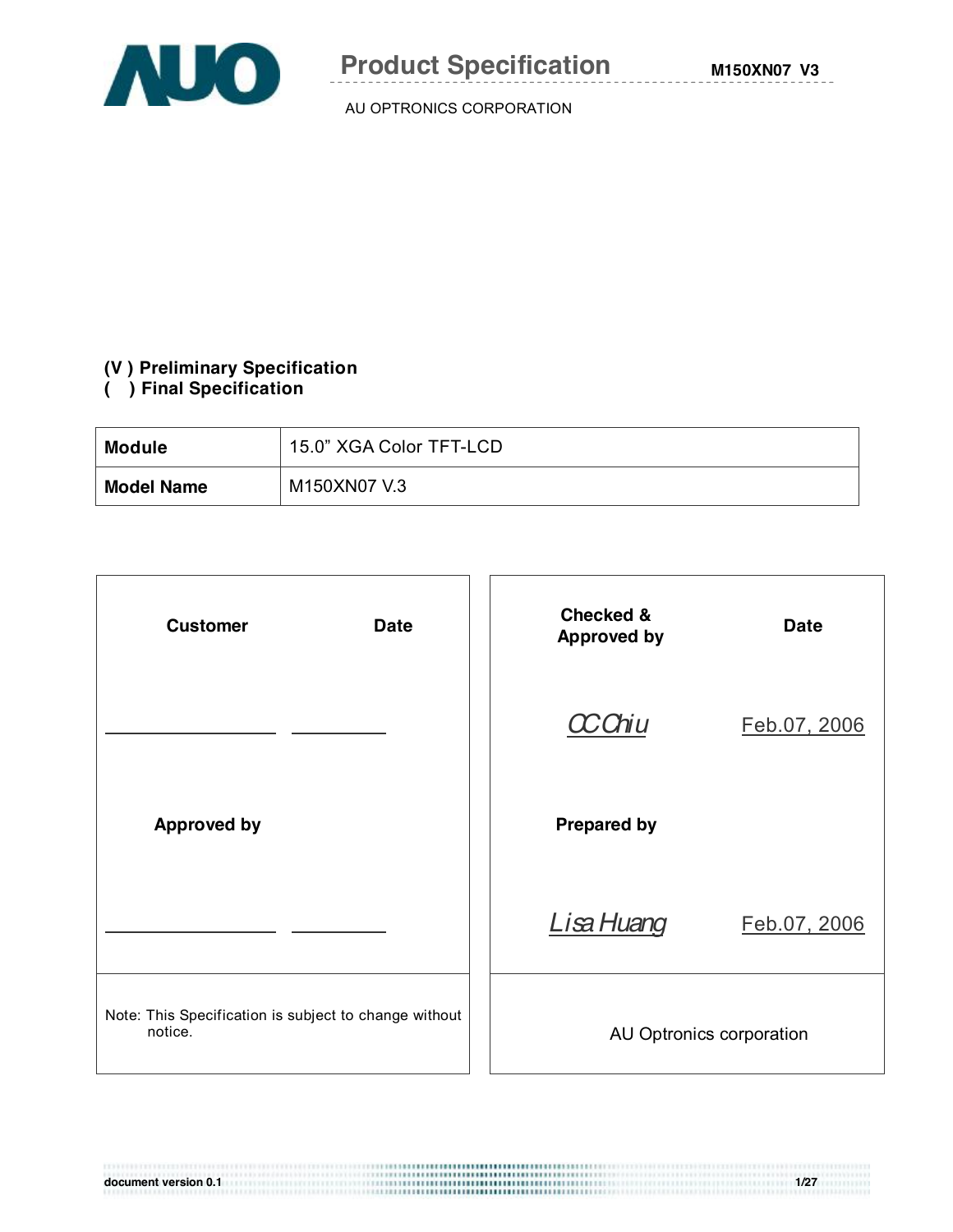

AU OPTRONICS CORPORATION

# **Contents**

| document version 0.1 | . <b>. . 2/27</b> . |
|----------------------|---------------------|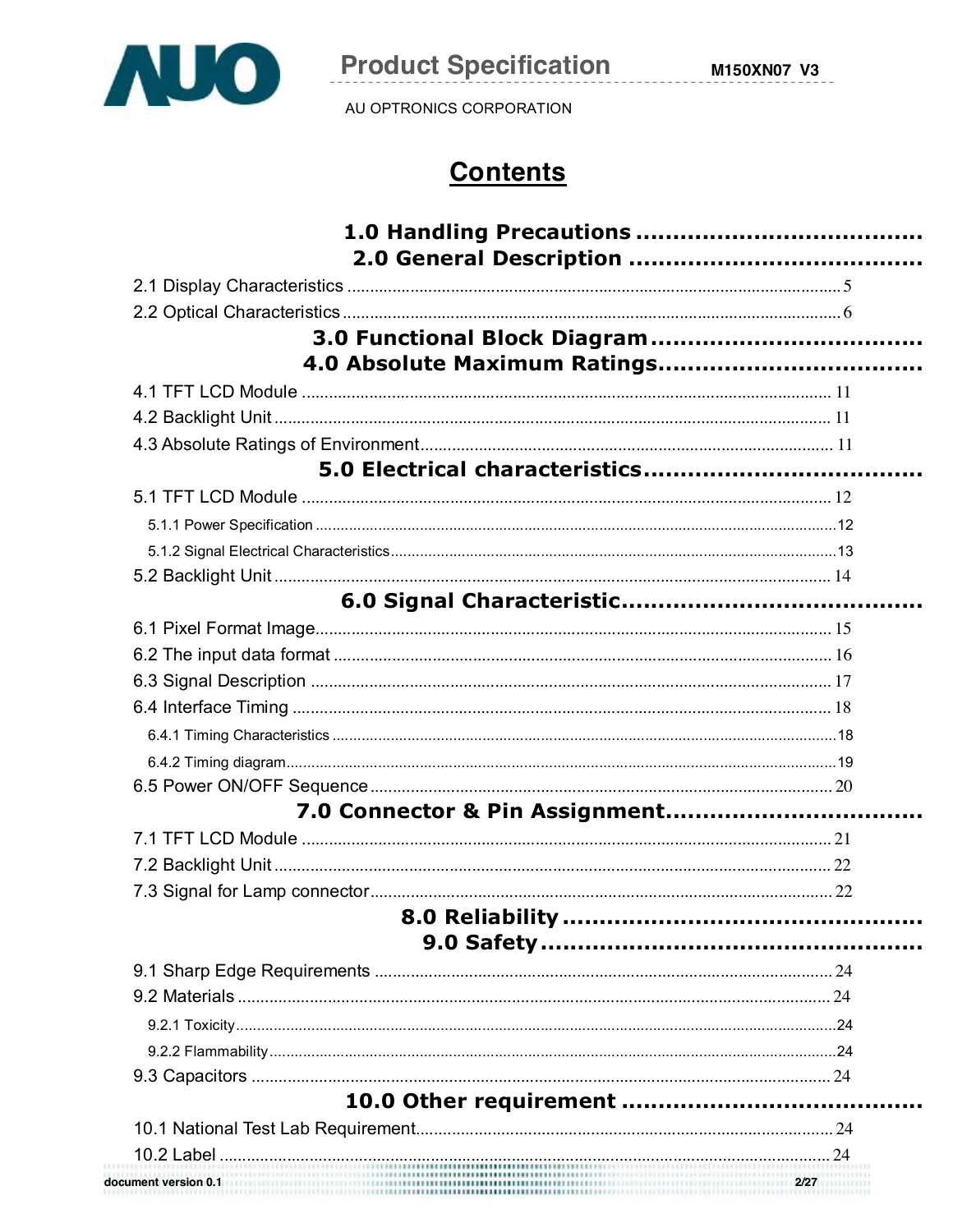

# **11.0 Mechanical Characteristics ................................................ Record of Revision**

| Version and D.    | Pad | Old description                                      | <b>New Description</b> | Remar |
|-------------------|-----|------------------------------------------------------|------------------------|-------|
| 2005/12/1<br>10.1 |     | Al First Edition for Customer                        |                        |       |
| 0.2               |     | 5, White Luminance @ CCFL 8mA (center)   Typ. 200nit |                        |       |
| 2006/02/07        |     | Typ. 190nit                                          |                        |       |

**document version 0.1 3/27**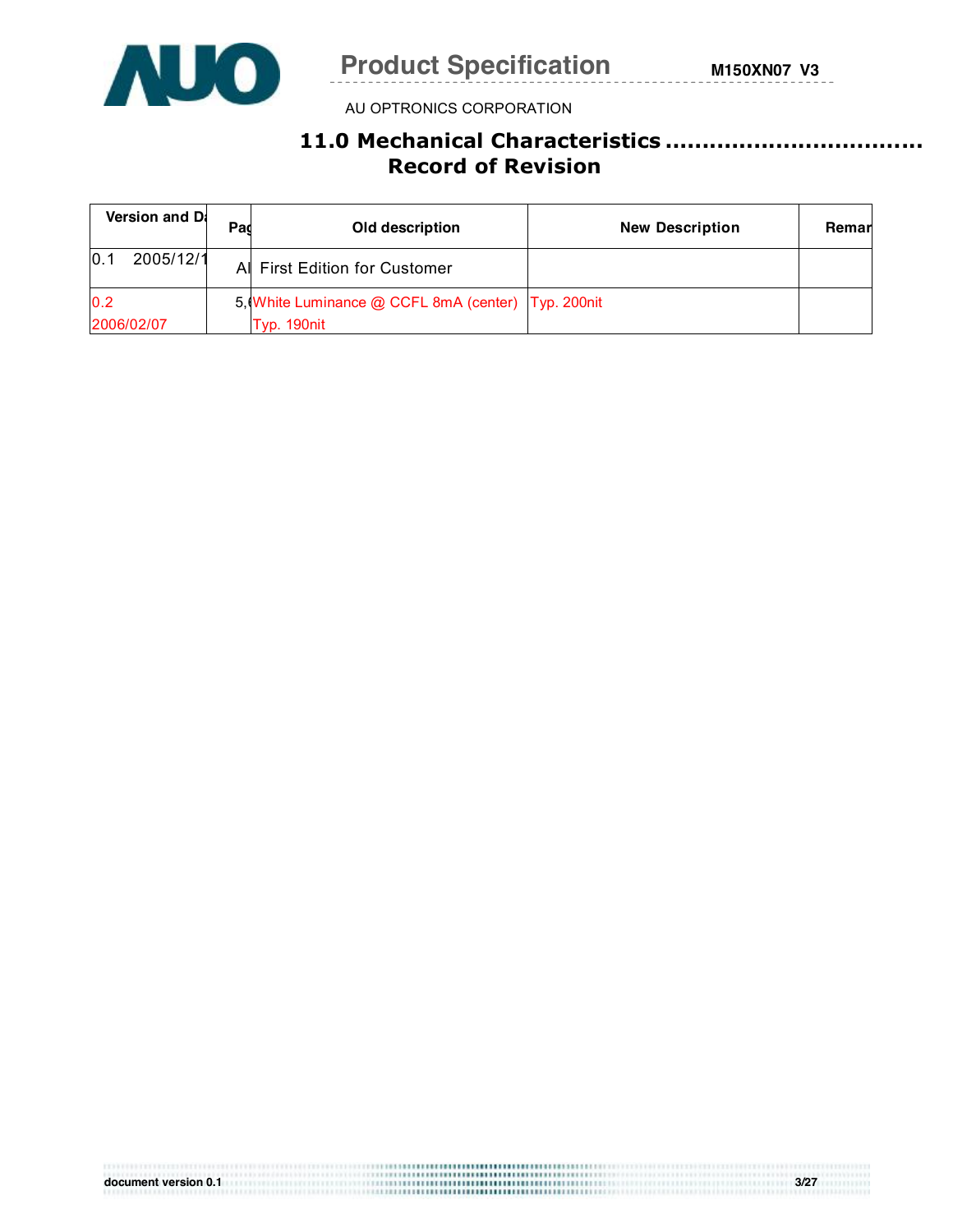

# **1.0 Handling Precautions**

- 1) Since front polarizer is easily damaged, pay attention not to scratch it.
- 2) Be sure to turn off power supply when inserting or disconnecting from input connector.
- 3) Wipe off water drop immediately. Long contact with water may cause discoloration or spots.
- 4) When the panel surface is soiled, wipe it with absorbent cotton or other soft cloth.
- 5) Since the panel is made of glass, it may break or crack if dropped or bumped on hard surface.
- 6) Since CMOS LSI is used in this module, take care of static electricity and insure human earth when handling.
- 7) Do not open nor modify the Module Assembly.
- 8) Do not press or pat the panel surface by fingers,hand or tooling.
- 9) Do not press the reflector sheet at the back of the module to any directions.
- 10) In case if a module has to be put back into the packing container slot after once it was taken out from the container, do not press the center of the CCFL reflector edge. Instead, press at the far ends of the CCFL reflector edge softly. Otherwise the TFT module may be damaged.
- 11) At the insertion or removal of the Signal Interface Connector, be sure not to rotate nor tilt the Interface Connector of the TFT module.
- 12) After installation of the TFT module into an enclosure (Desktop monitor Bezel, for example), do not twist nor bend the TFT Module even momentary. At designing the enclosure, it should be taken into consideration that no bending/twisting forces are applied to the TFT module from outside. Otherwise the TFT module may be damaged.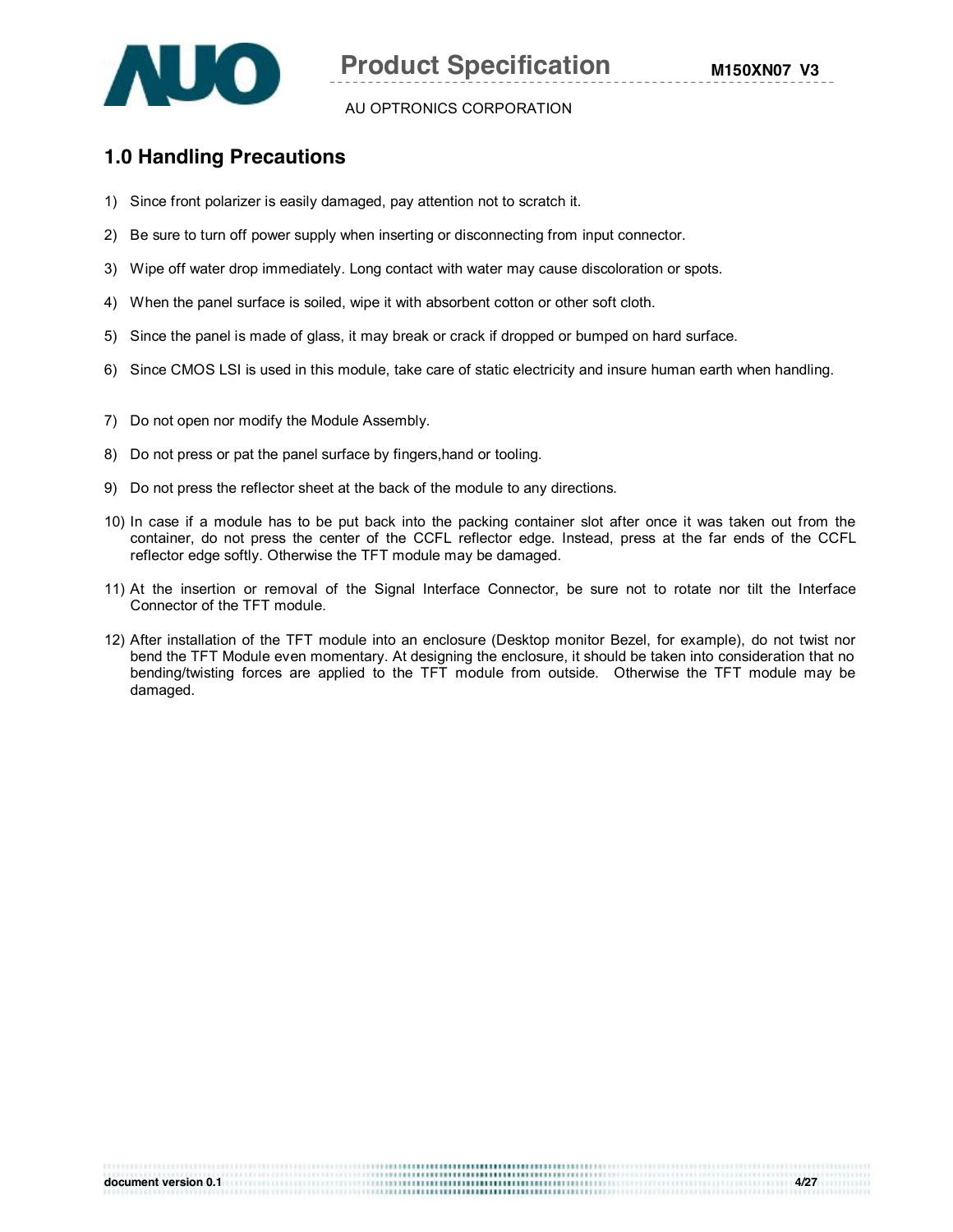

# **2.0 General Description**

This specification applies to the 15.0 inch Color TFT/LCD Module M150XN07 V3.

This module is designed for a display unit of personal computer.

The display supports the XGA (1024 (H) x 768(V)) screen format and 16.2M colors (RGB 6-bits + FRC data).

All input signals are 1 Channel LVDS interface compatible.

This module does not contain an inverter card for backlight.

# **2.1 Display Characteristics**

The following items are characteristics summary on the table under 25 ℃ condition:

| <b>ITEMS</b>                | Unit                                    | <b>SPECIFICATIONS</b>                   |       |       |          |  |  |
|-----------------------------|-----------------------------------------|-----------------------------------------|-------|-------|----------|--|--|
| Screen Diagonal             | [mm]                                    | 381 (15")                               |       |       |          |  |  |
| Active Area                 | [mm]                                    | 304.128 (H) x 228.096                   |       |       |          |  |  |
| Pixels H x V                |                                         | 1024(x3) x 768                          |       |       |          |  |  |
| <b>Pixel Pitch</b>          | [mm]                                    | 0.297 (per one triad) x 0.297           |       |       |          |  |  |
| Pixel Arrangement           |                                         | R.G.B. Vertical Stripe                  |       |       |          |  |  |
| Display Mode                |                                         | TN mode, Normally White                 |       |       |          |  |  |
| White Luminance             | $\lceil$ cd/m <sup>2</sup> $\rceil$     | 200 (Typ) @ 8mA                         |       |       |          |  |  |
| <b>Contrast Ratio</b>       |                                         | $\overline{500}$ : 1 (Typ)              |       |       |          |  |  |
| Optical Rise Time/Fall Time | [msec]                                  | 12 (Typ)                                |       |       | (Note 1) |  |  |
| <b>Color Saturation</b>     |                                         | 65% NTSC (Typ)                          |       |       |          |  |  |
| Nominal Input Voltage VDD   | [Volt]                                  | $+3.3 V$                                |       |       |          |  |  |
| Power Consumption           | [Watt]                                  | 13.3 W (Typ.) @8mA (Gray Bar Pattern)   |       |       |          |  |  |
| (VDD line + CCFL line)      |                                         |                                         |       |       |          |  |  |
| Weight                      | [Grams]                                 | 1000 (Typ)                              |       |       |          |  |  |
| <b>Physical Size</b>        | [mm]                                    |                                         | Min.  | Typ.  | Max.     |  |  |
|                             |                                         | Horizatal(H                             | 326.0 | 326.5 | 327.0    |  |  |
|                             |                                         | Vertical(V)                             | 253.0 | 253.5 | 254.0    |  |  |
|                             |                                         | Depth(D)                                |       |       | 12.0     |  |  |
| Electrical Interface        |                                         | 1 Channel LVDS                          |       |       |          |  |  |
| <b>Support Color</b>        |                                         | 16.2M colors (RGB 6-bit + FRC data)     |       |       |          |  |  |
| <b>Temperature Range</b>    |                                         |                                         |       |       |          |  |  |
| Operating                   | $\mathsf{I}^\circ\mathsf{C}$            | 0 to $+50$                              |       |       |          |  |  |
| Storage (Shipping)          | $\mathsf{I}^\circ\mathsf{C} \mathsf{I}$ | $-20$ to $+60$                          |       |       |          |  |  |
| <b>Surface Treatment</b>    |                                         | Hard-coating (3H), anti-glare treatment |       |       |          |  |  |
| <b>ROHS</b>                 |                                         | RoHS Compliance                         |       |       |          |  |  |

**Note 1 :**System should warm up for at least one hour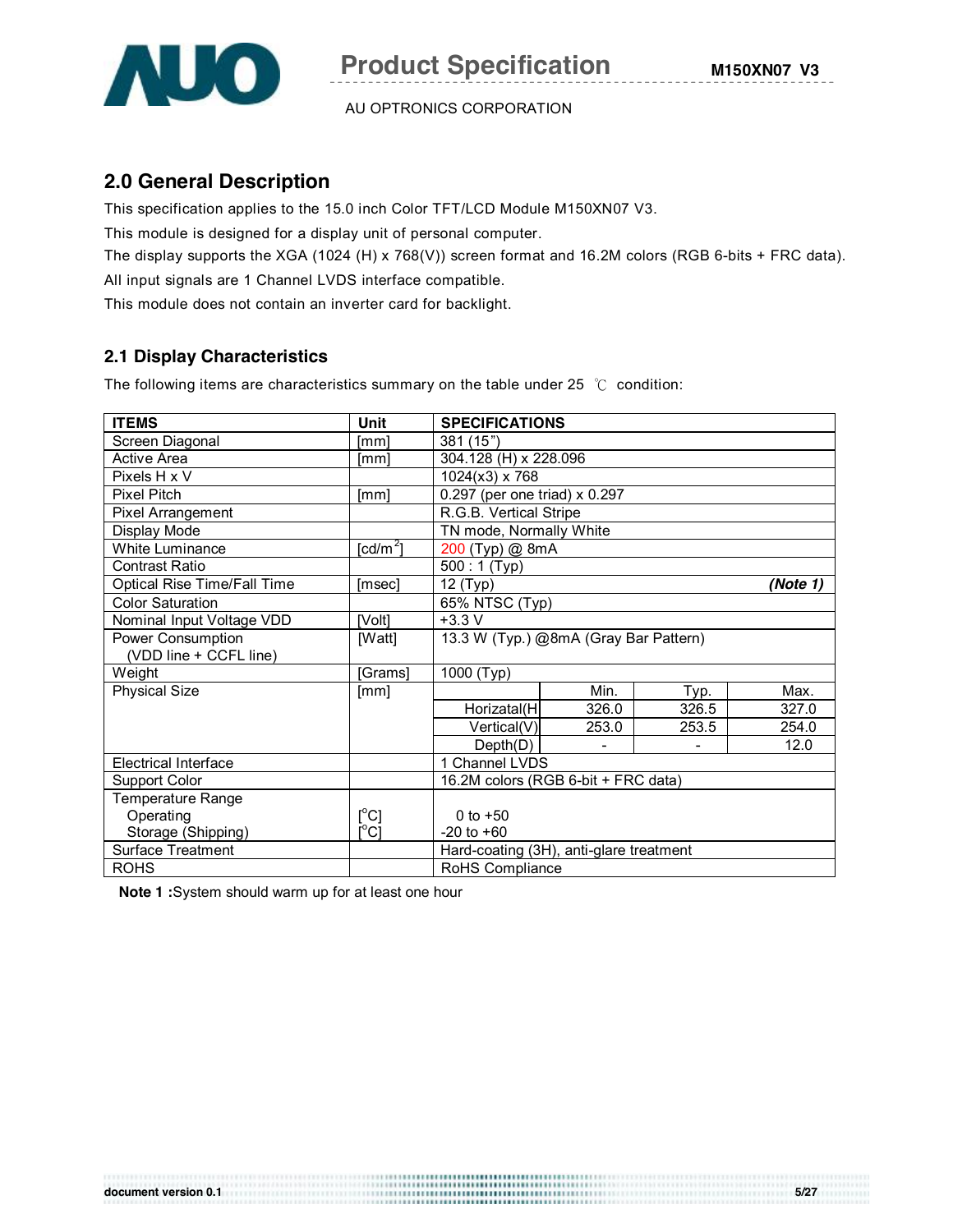

### **2.2 Optical Characteristics**

The optical characteristics are measured under stable conditions at 25 ℃ (Room Temperature):

| Item                                               | <b>Unit</b>       |                         | <b>Conditions</b> | Min.                         | Typ.     | Max.                     | <b>Note</b>       |       |  |          |
|----------------------------------------------------|-------------------|-------------------------|-------------------|------------------------------|----------|--------------------------|-------------------|-------|--|----------|
|                                                    |                   | Horizontal<br>$CR = 10$ | (Right)<br>(Left) | 60<br>60                     | 70<br>70 | -                        | Note 1            |       |  |          |
|                                                    |                   |                         |                   |                              |          |                          |                   |       |  | keep tot |
|                                                    |                   | Vertical                | (Up)              | 55                           | 65       |                          | 120(Mayt          |       |  |          |
| <b>Viewing Angle</b>                               | [degree]          | $CR = 10$               | (Down)            | 45                           | 55       |                          | 60,60) Not        |       |  |          |
|                                                    |                   | Horizontal<br>$CR = 5$  | (Right)<br>(Left) | 65<br>65                     | 75<br>75 |                          | Note 1            |       |  |          |
|                                                    |                   | Vertical<br>$CR = 5$    | (Up)<br>(Down)    | 65<br>65                     | 75<br>75 |                          | Note 1            |       |  |          |
| Luminance Uniformity                               | [%]               |                         |                   | 70                           | 75       |                          | Note 2;           |       |  |          |
| Contrast ratio                                     |                   | Normal Direction        |                   | 400                          | 500      | $\overline{\phantom{a}}$ | Note 4            |       |  |          |
|                                                    |                   | <b>Rising Time</b>      |                   | $\qquad \qquad \blacksquare$ | 8.5      | 11                       |                   |       |  |          |
| Response Time                                      | [msec]            | <b>Falling Time</b>     |                   | $\overline{\phantom{0}}$     | 3.5      | 5                        | Note $4:$         |       |  |          |
|                                                    |                   |                         | Rising + Falling  |                              | 12       | $\overline{a}$           |                   |       |  |          |
|                                                    |                   | Red x                   |                   | 0.612                        | 0.642    | 0.672                    |                   |       |  |          |
|                                                    |                   | Red y                   |                   |                              | 0.337    | 0.367                    |                   |       |  |          |
| Color / Chromaticity                               |                   | Green x                 |                   | 0.276                        | 0.306    | 0.336                    |                   |       |  |          |
| Coordinates (CIE)                                  |                   | Green y                 |                   | 0.551                        | 0.581    | 0.611                    |                   |       |  |          |
|                                                    |                   | Blue x                  |                   | 0.114                        | 0.144    | 0.174                    | Note 4            |       |  |          |
|                                                    |                   | Blue y                  |                   | 0.071                        | 0.101    | 0.131                    |                   |       |  |          |
| Color Coordinates (CIE) White                      |                   | White x                 |                   |                              |          |                          | 0.313             | 0.343 |  |          |
|                                                    |                   | White y                 |                   | 0.299                        | 0.329    | 0.359                    |                   |       |  |          |
| White Luminance $@$ CCFL 8n $[cd/m^2]$<br>(center) |                   |                         |                   | 150                          | 200      |                          | Note 4            |       |  |          |
| Crosstalk (in 75Hz)                                | $\lceil\% \rceil$ |                         |                   |                              | 1.2      | 1.5                      | Note 5            |       |  |          |
| Flicker                                            | dB                |                         |                   |                              |          | $-20$                    | Note <sub>7</sub> |       |  |          |

Equipment Pattern Generator, Power Supply, Digital Voltmeter, Luminance meter (PR 880, BM-5A ,

BM 7, CS-1000, CA210, SR 3 & EZ Contrast(ELDIM)\* )

Aperture 1° with 50cm viewing distance

Test Point Center (VESA point 9)

Environment < 1 lux



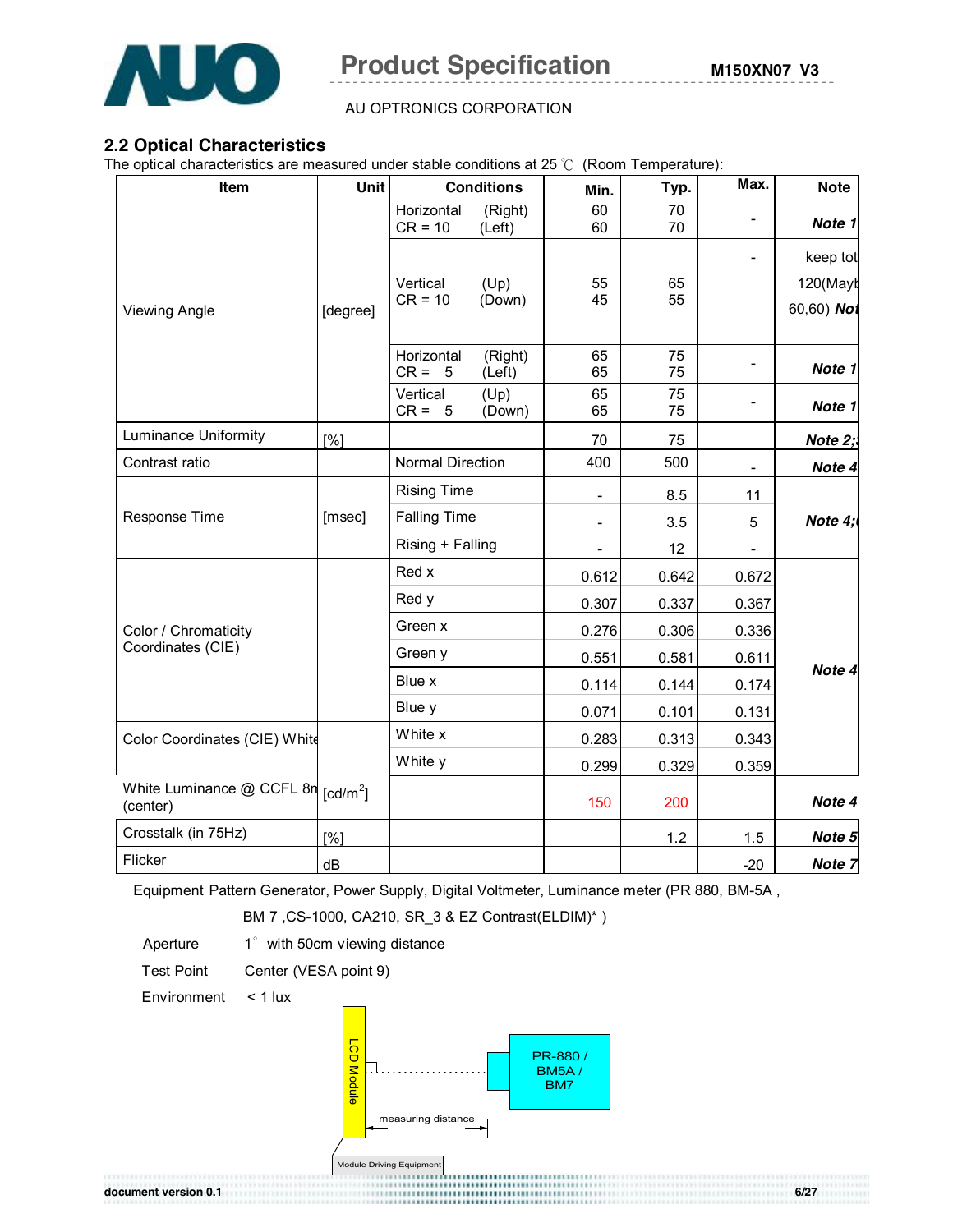

# **Product Specification** M150XN07 V3

#### AU OPTRONICS CORPORATION

Note 1: Definition of viewing angle

Viewing angle is the measurement of contrast ratio  $\geq 10$ , at the screen center, over a 180° horizontal and 180° vertical range (off-normal viewing angles). The 180° viewing angle range is broken down as follows; 90° ( $\theta$ ) horizontal left and right and 90° (Φ) vertical, high (up) and low (down). The measurement direction is typically perpendicular to the display surface with the screen rotated about its center to develop the desired measurement viewing angle.



Note 2: 9 points position



Note 3: The luminance uniformity of 9 points is defined by dividing the maximum luminance values by the minimum test point luminance

$$
\delta_{\text{W9}} = \frac{\text{Minimum Luminance of 9 points}}{\text{Maximum Luminance of 9 points}}
$$

**document version 0.1 7/27**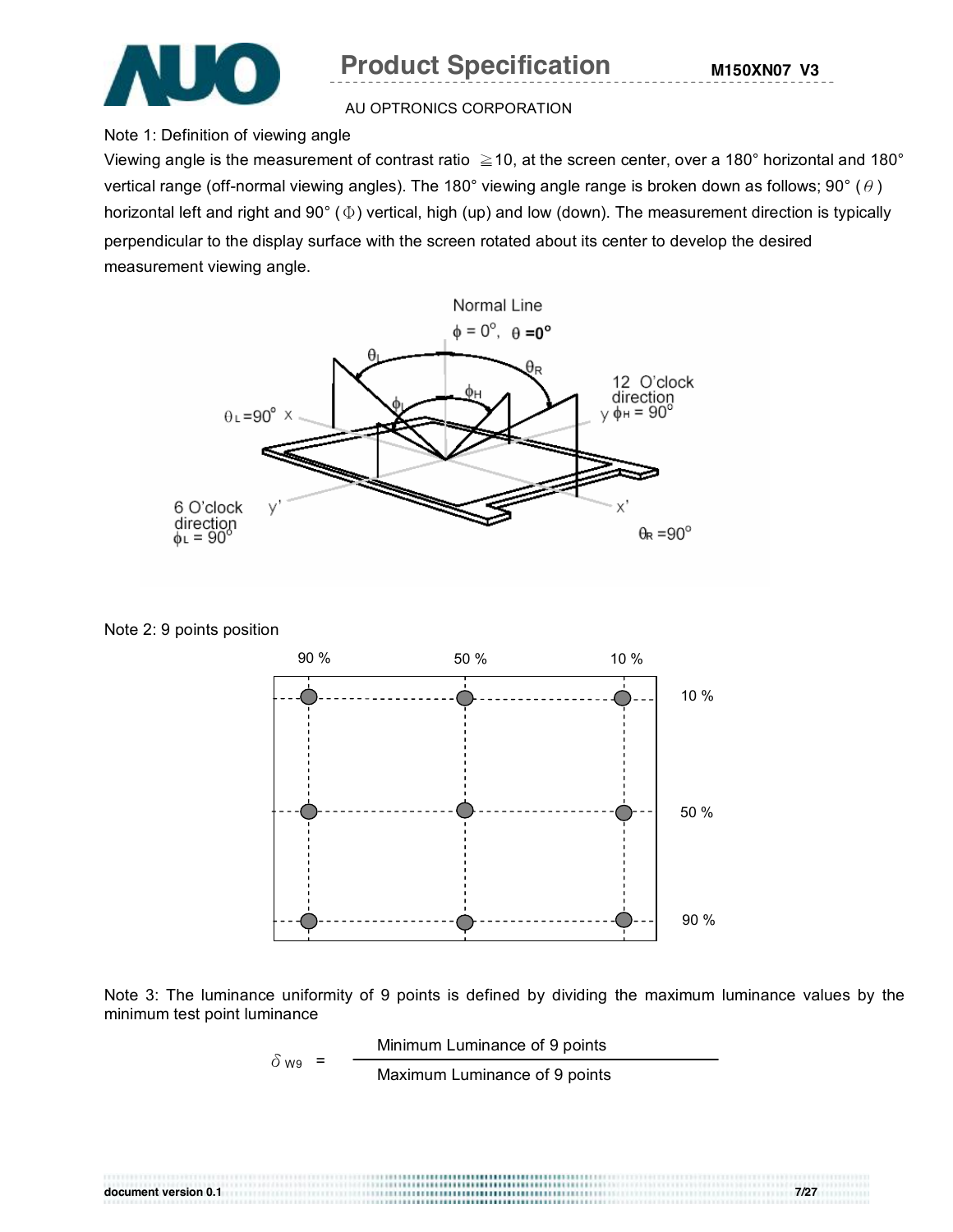

### Note 4: Measurement method

The LCD module should be stabilized at given temperature for 30 minutes to avoid abrupt temperature change during measuring. In order to stabilize the luminance, the measurement should be executed after lighting Backlight for 30 minutes in a stable, windless and dark room.



Center of the screen

Note 5: Definition of Cross Talk (CT)  $CT = | YB - YA | / YA \times 100 (%)$ 

#### Where

YA = Luminance of measured location without gray level 0 pattern (cd/m2)

YB = Luminance of measured location with gray level 0 pattern (cd/m2)



**document version 0.1 8/27**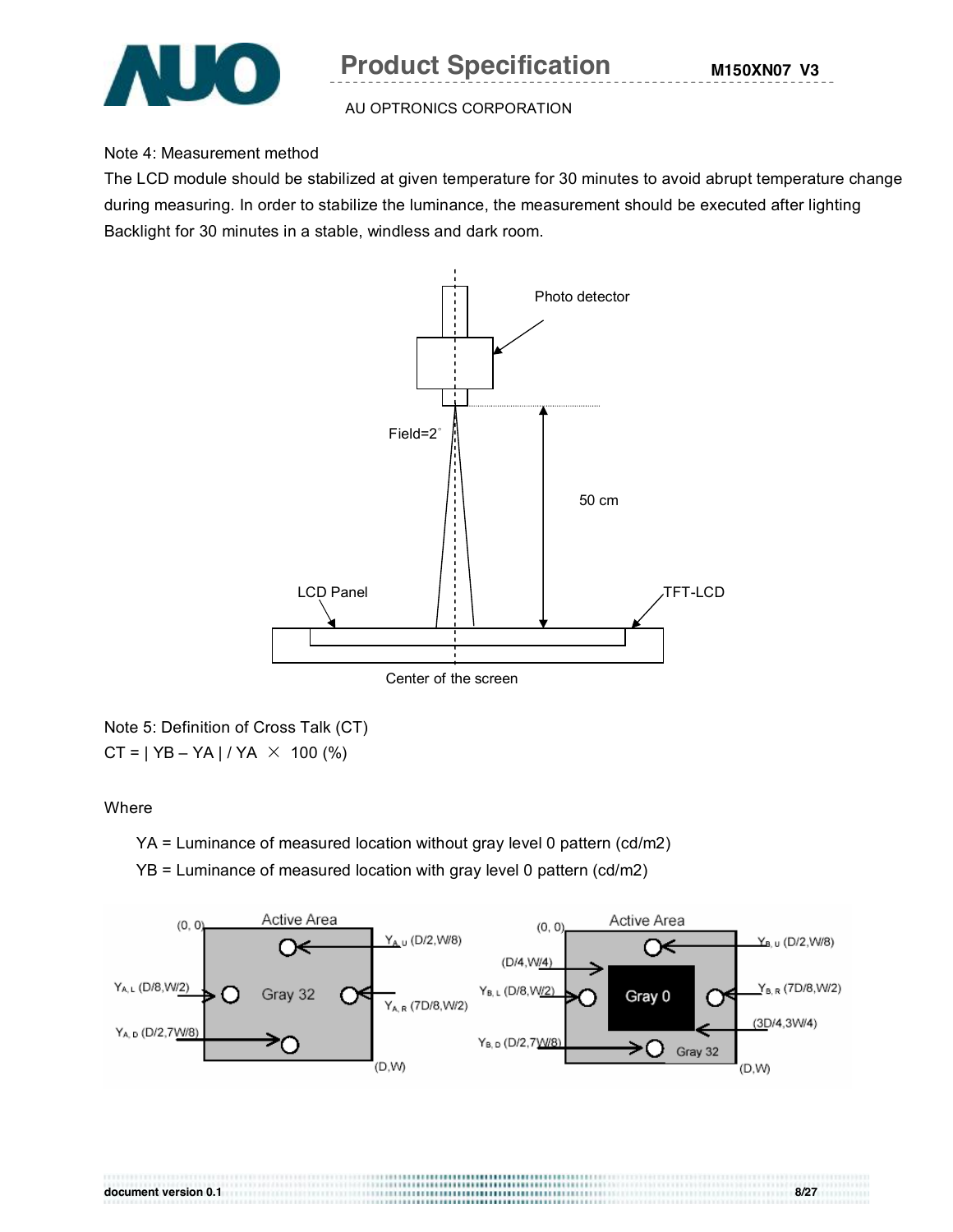

Note 6: Definition of response time:

The output signals of photo detector are measured when the input signals are changed from "Full Black" to "Full White" (rising time), and from "Full White" to "Full Black "(falling time), respectively. The response time is interval between the 10% and 90% of amplitudes. Please refer to the figure as below.



Note 7: Subchecker Pattern



Method: Record dBV & DC value with (WESTAR)TRD-100



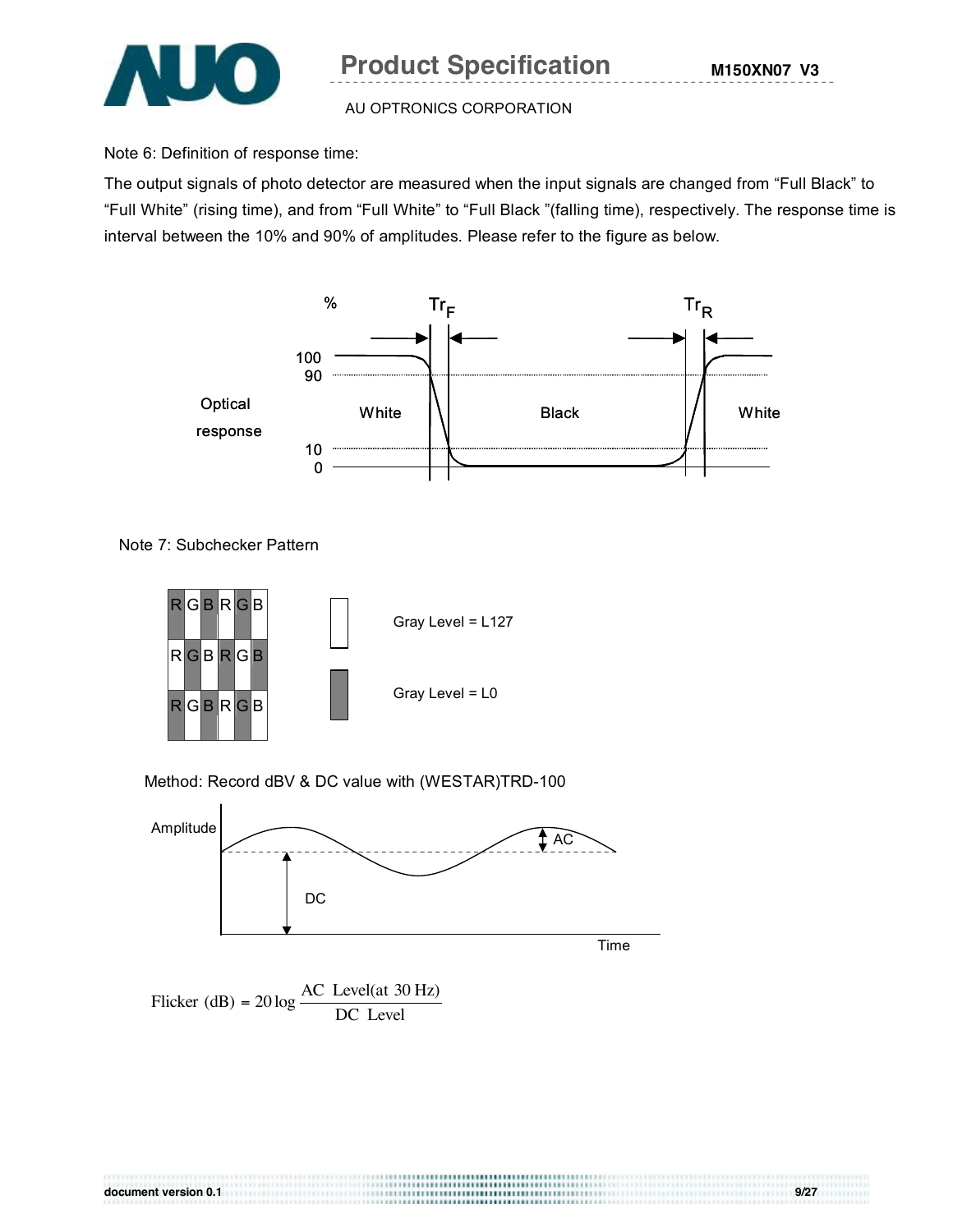

# **3.0 Functional Block Diagram**

The following diagram shows the functional block of the 15.0 inches wide Color TFT/LCD Module:



CWY20G – A0G16 / MSB240420 JST-BHR-03VS-1

**Mating Type**: HRS DF14-20S-1.25C SM02(8.0)B-BHS-1-TB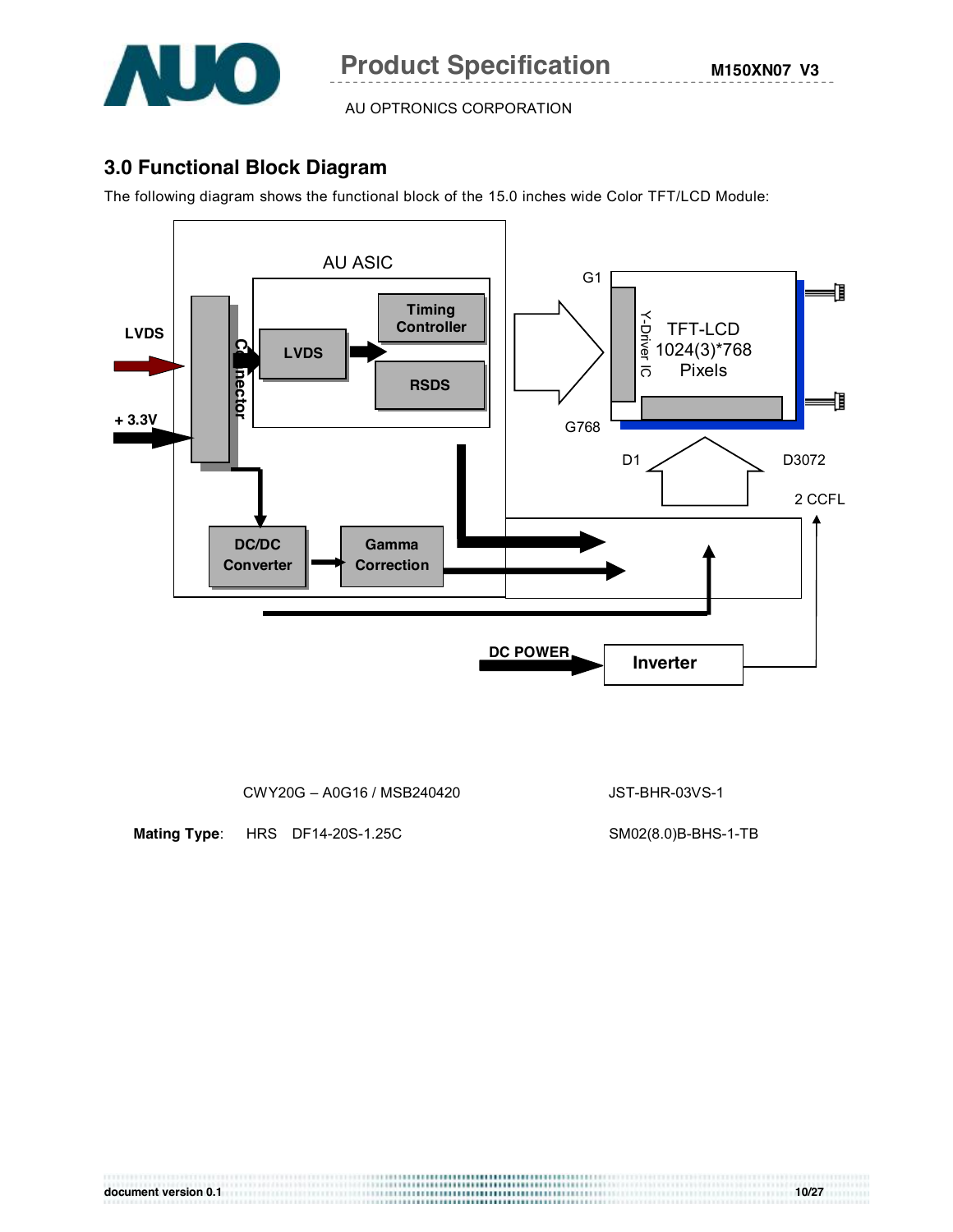

# **4.0 Absolute Maximum Ratings**

Absolute maximum ratings of the module is as following:

### **4.1 TFT LCD Module**

| ltem                   | Svmbol | Min | Max    | Unit          | <b>Conditions</b> |
|------------------------|--------|-----|--------|---------------|-------------------|
| Logic/LCD Drive Voltag | VDD    | 0.3 | $-3.6$ | <b>IVolt1</b> | <b>Note 1,2</b>   |

### **4.2 Backlight Unit**

| ltem            | <b>Symbol</b> | Min                      | Max       | Unit        | <b>Conditions</b>         |
|-----------------|---------------|--------------------------|-----------|-------------|---------------------------|
| CCFL<br>Current | <b>RCFL</b>   | $\overline{\phantom{0}}$ | 요∊<br>ο.υ | [mA]<br>rms | <b>Note</b><br>1 O<br>، ا |

#### **4.3 Absolute Ratings of Environment**

| Item                      | Symbol     | Min   | Max   | Unit                                    | <b>Conditions</b> |
|---------------------------|------------|-------|-------|-----------------------------------------|-------------------|
| Operating Temperatur      | тор        |       | $+50$ | $\mathsf{I}^\circ\mathsf{C}$            | Note 3            |
| <b>Operating Humidity</b> | <b>HOP</b> |       | 90    | [%RH]                                   | Note 3            |
| Storage Temperature       | TST        | $-20$ | $+60$ | $\mathsf{I}^\circ\mathsf{C} \mathsf{I}$ | Note 3            |
| <b>Storage Humidity</b>   | HST        |       | 90    | [%RH]                                   | Note 3            |

*Note 1:* With in Ta (25℃)

**Note 2:** Permanent damage to the device may occur if exceed maximum values

*Note 3:* For quality perfermance, please refer to AUO IIS(Incoming Inspection Standard) . Please refer the graph below for the corresponding of temperature and humidity."



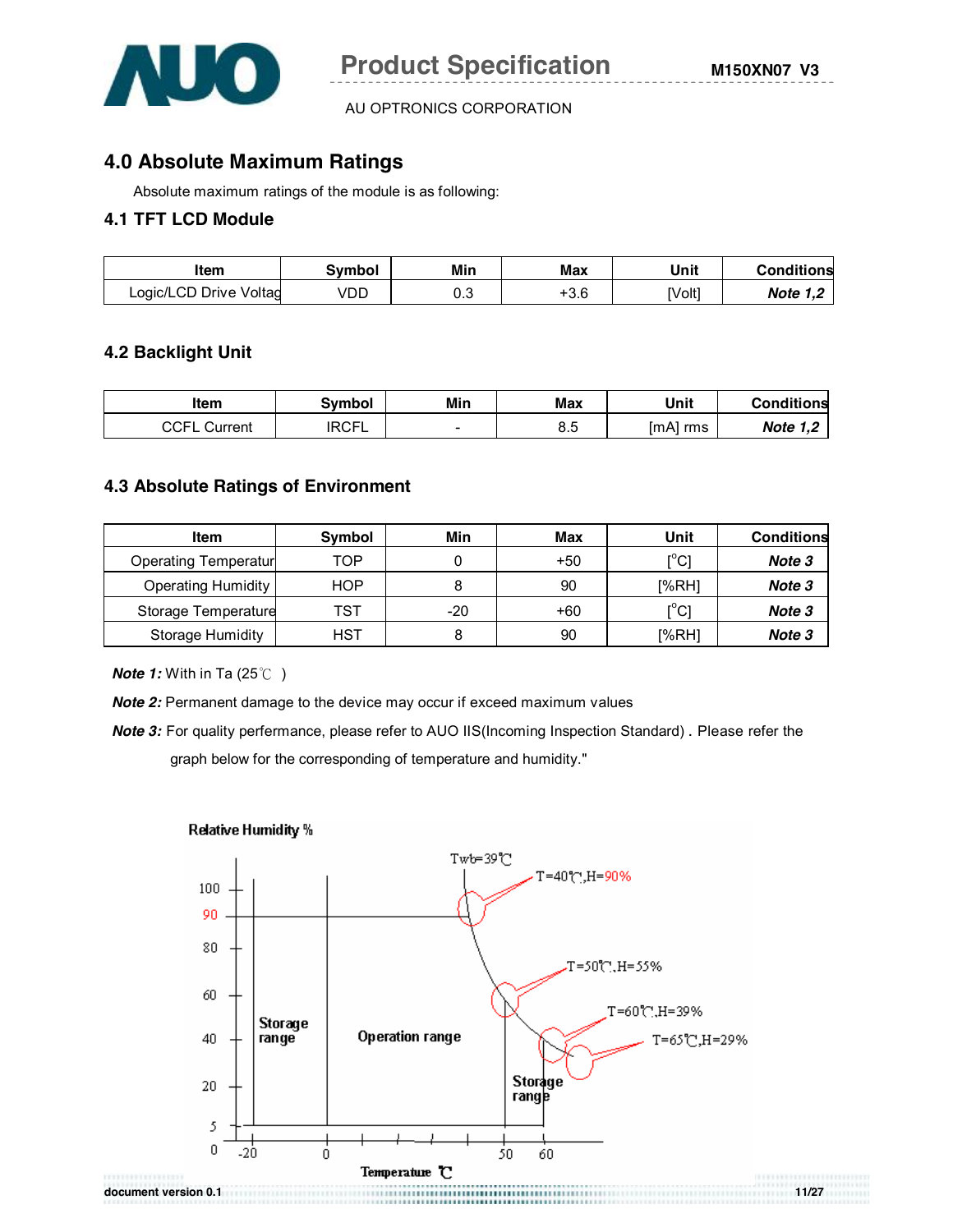

# **5.0 Electrical characteristics**

# **5.1 TFT LCD Module**

### **5.1.1 Power Specification**

Input power specifications are as follows;

| Symbol     | <b>Parameter</b>           | Min | <b>Typ</b> | Max | <b>Unit</b>  | <b>Condition</b>                       |
|------------|----------------------------|-----|------------|-----|--------------|----------------------------------------|
| VDD.       | Logic/LCD Drive<br>Voltage | 3.0 | 3.3        |     | $3.6$ [Volt] | $\pm 10\%$                             |
| <b>IDD</b> | VDD current                |     | 600        |     | 700 [mA]     | Vin=3.3V, Gray Bar Pattern,<br>at 60Hz |
| Irush      | <b>LCD Inrush Current</b>  |     |            | 3   |              | [A] <b>Note</b>                        |
| <b>PDD</b> | <b>VDD Power</b>           |     | 2.0        |     | $2.3$ [Watt] | Vin=3.3V, Gray Bar Pattern,<br>at 60Hz |

*Note:* Measurement conditions:

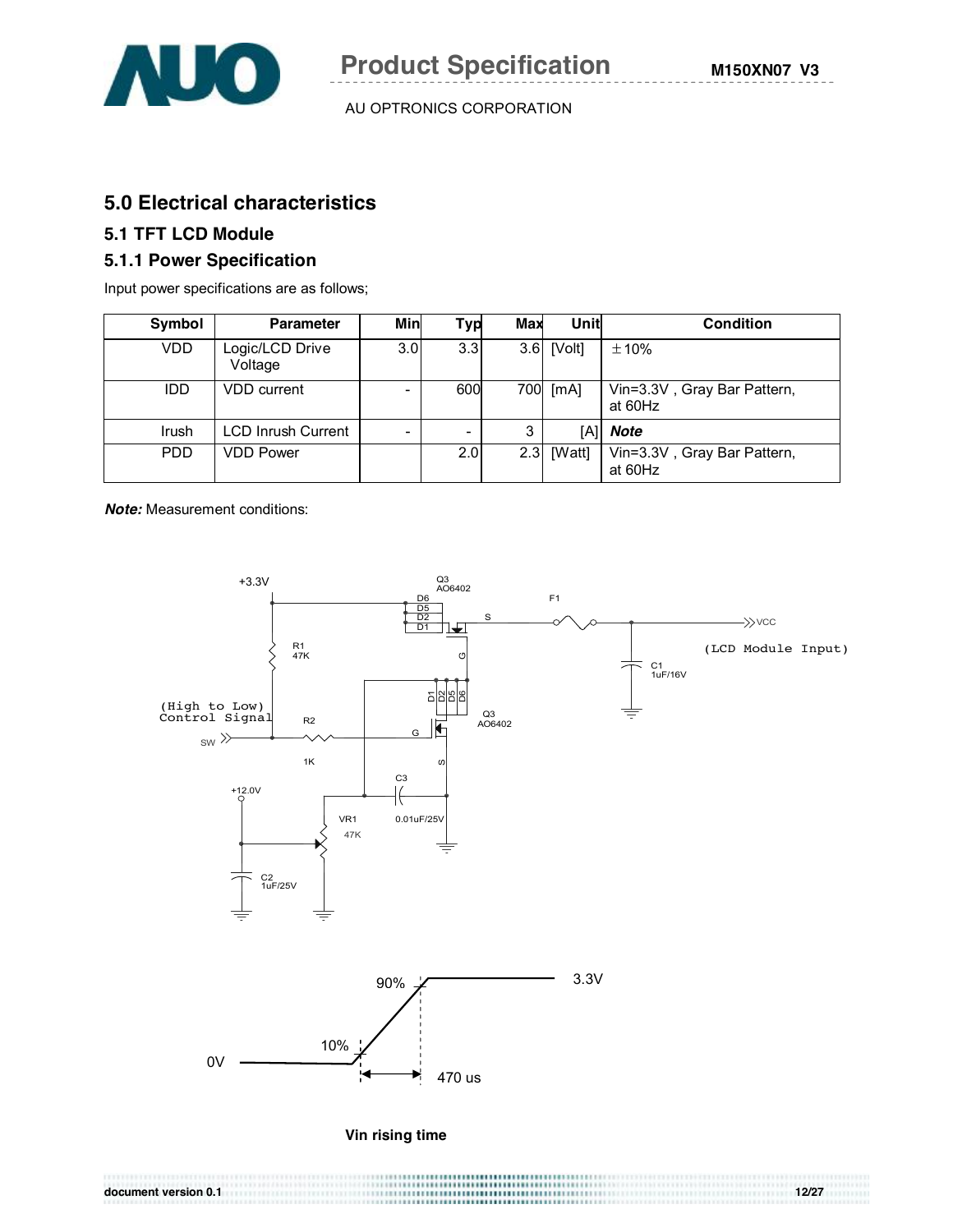

# **5.1.2 Signal Electrical Characteristics**

Input signals shall be low or Hi-Z state when Vin is off It is recommended to refer the specifications of SN75LVDS82DGG (Texas Instruments) in detail.

Each signal characteristics are as follows;

| Symbol      | <b>Parameter</b>                           | Min    | Typ                      | <b>Max</b> | <b>Units</b> | <b>Condition</b>                     |
|-------------|--------------------------------------------|--------|--------------------------|------------|--------------|--------------------------------------|
| <b>VTH</b>  | Differential Input Hig<br><b>Threshold</b> |        |                          | 100        | ImVI         | $VICM = 1.2V$<br><b>Note</b>         |
| <b>VTL</b>  | Differential Input<br>Threshold            | $-100$ |                          |            | [MV]         | $VICM = 1.2V$<br><b>Note</b>         |
| <b>VID</b>  | Input Differential Volta                   | 100    | 400                      | 600        | [mV]         | <b>Note</b>                          |
| <b>VICM</b> | Differential Input Comr<br>Mode Voltage    | 1.1    | $\overline{\phantom{0}}$ | 1.45       | IV1 I        | VTH/VTL = $\pm$ 100mV<br><b>Note</b> |

*Note:* LVDS Signal Waveform

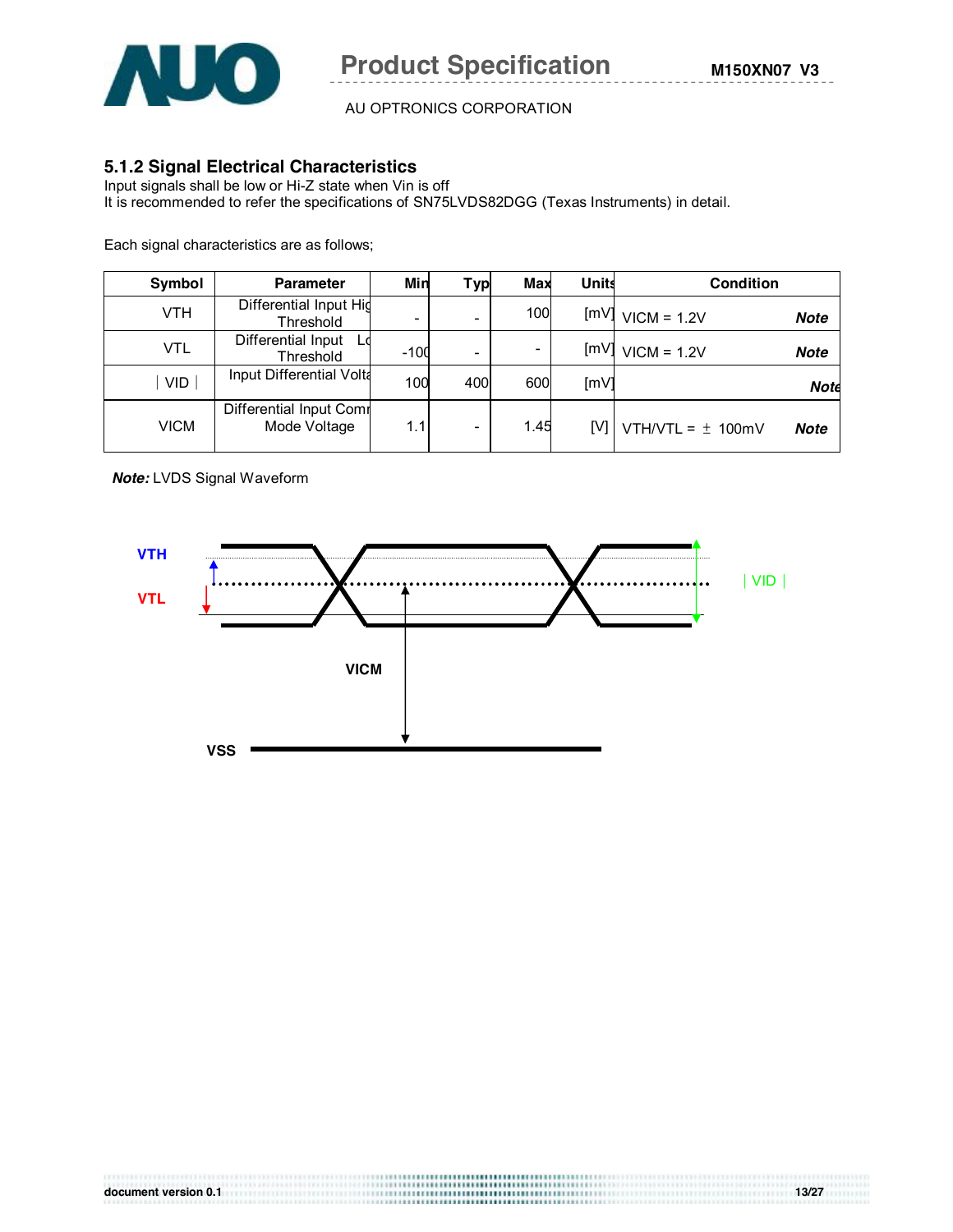

# **5.2 Backlight Unit**

Parameter guideline for CCFL Inverter

| <b>Symbol</b>               | <b>Parameter</b>              | Min.                     | Typ.  | Max.    | Unit         | <b>Condition</b>        |
|-----------------------------|-------------------------------|--------------------------|-------|---------|--------------|-------------------------|
| <b>IRCFL</b>                | CCFL operation range          | 2.5                      | 8     | 8.5     | [mA] rr      | $(Ta=25^{\circ}C)$      |
|                             |                               |                          |       |         |              | Note 4                  |
| <b>ICFL</b>                 | CCFL Inrush current           | $\overline{\phantom{a}}$ | -     | 20      | [mA]         |                         |
| <b>FCFL</b>                 | <b>CCFL Frequency</b>         | 40                       | 55    | 80      | [KHz]        | $(Ta=25^{\circ}C)$ Note |
| ViCFL $(0^{\circ}$          | <b>CCFL Ignition Voltage</b>  | 1450                     |       |         | [Volt] rr    | $(Ta=0^{\circ}C)$ Note  |
| (reference                  |                               |                          |       |         |              |                         |
| <b>ViCFL</b> $(25^{\circ})$ | <b>CCFL Ignition Voltage</b>  | 1100                     |       |         | [Volt] rr    | $(Ta=25^{\circ}C)$ Note |
| (reference                  |                               |                          |       |         |              |                         |
| <b>VCFL</b>                 | <b>CCFL Discharge Voltage</b> |                          | 620   | 710     | [Volt] rr    | $(Ta=25^{\circ}C)$ Note |
|                             | (Only for reference)          |                          | (@8mA | (@2.5mA |              |                         |
| <b>PCFL</b>                 | CCFL Power consumption        |                          | 10    | 11      | <b>IWatt</b> | $(Ta=25^{\circ}C)$ Note |
|                             | @8mA(excluding inverter)      |                          |       |         |              |                         |

**Note 1***:* CCFL frequency should be carefully determined to avoid interference between inverter and TFT LCD.

**Note 2**: Calculator value for reference (IRCFLxVCFLx2=PCFL).

- **Note 3**: CCFL inverter should be able to give output a voltage more than 1450 volt. Lamp units need 1450 volt minimum for ignition.
- **Note 4**: CCFL life time is 30,000hr at 8.0mA, it's defined as when the brightness is reduced by half. It 's recommended not to exceed 8.0mA for CCFL life time concern and it 's prohibited to exceed 8.5mA for safety concern.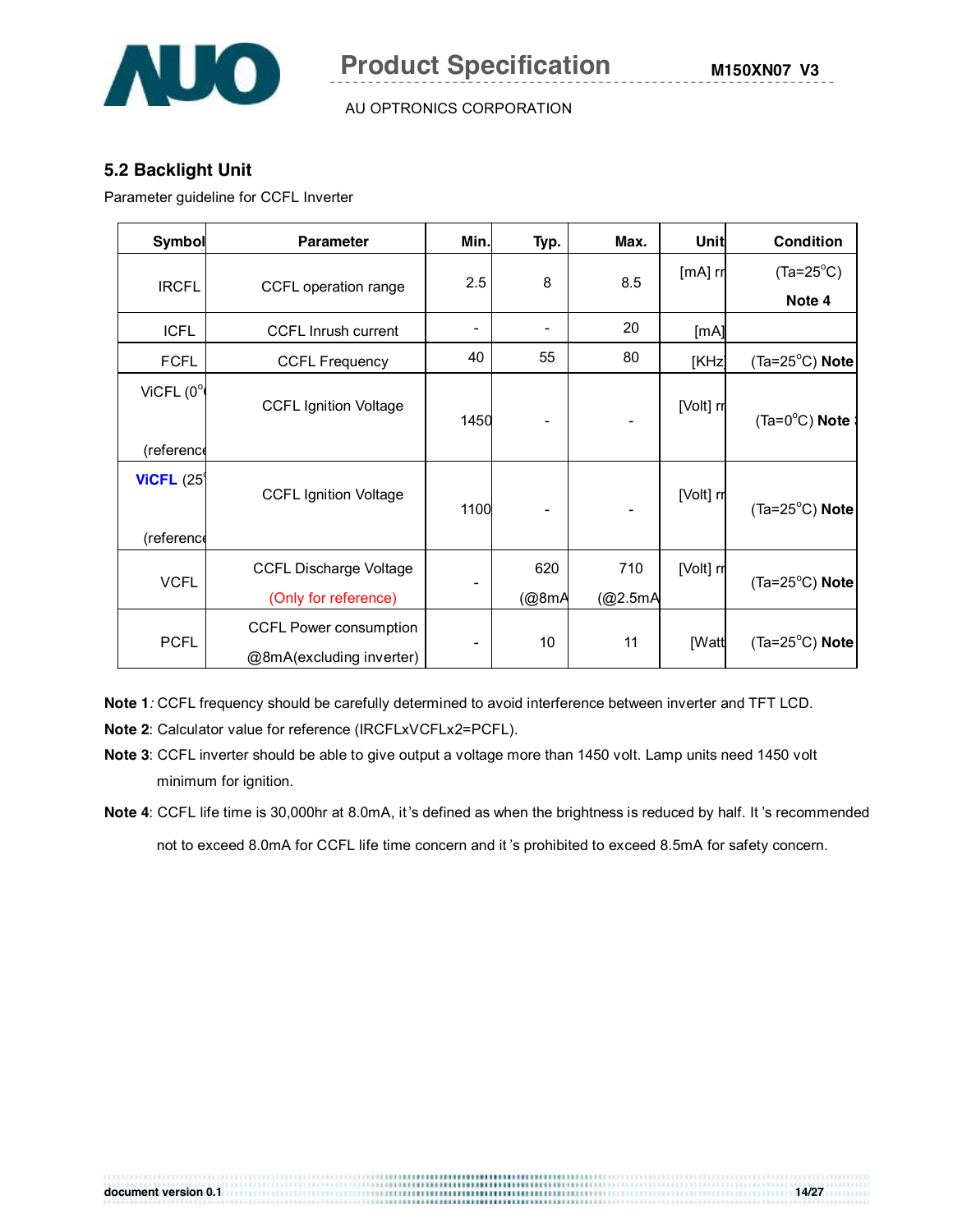

# **6.0 Signal Characteristic**

# **6.1 Pixel Format Image**

Following figure shows the relationship of the input signals and LCD pixel format.

|            |             | 1 |   |   | 2 |   |   | 1023 |   |   | 1024 |   |
|------------|-------------|---|---|---|---|---|---|------|---|---|------|---|
| 1st Line   | R           | G | B | R | G | B | R | G    | В | R | G    | В |
|            |             |   |   |   | ٠ |   |   | ٠    | п |   |      |   |
| 768th Line | $\mathbb R$ | G | B | R | G | B | R | G    | B | R | G    | B |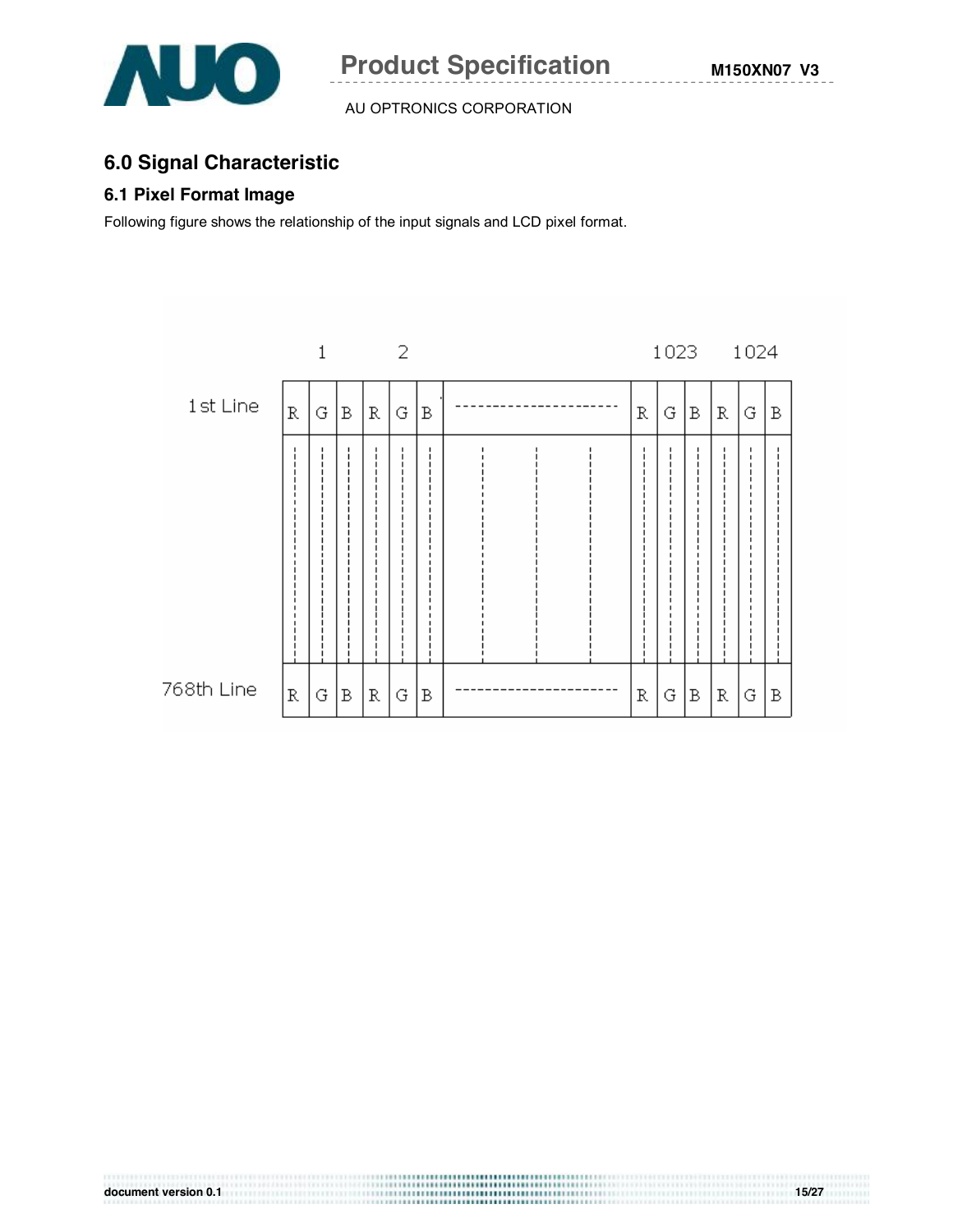

### **6.2 The input data format**



**Note1**: Please follow PSWG. **Note2**: 8-bit in **Note3**: R/G/B data 7:MSB, R/G/B data 0:LSB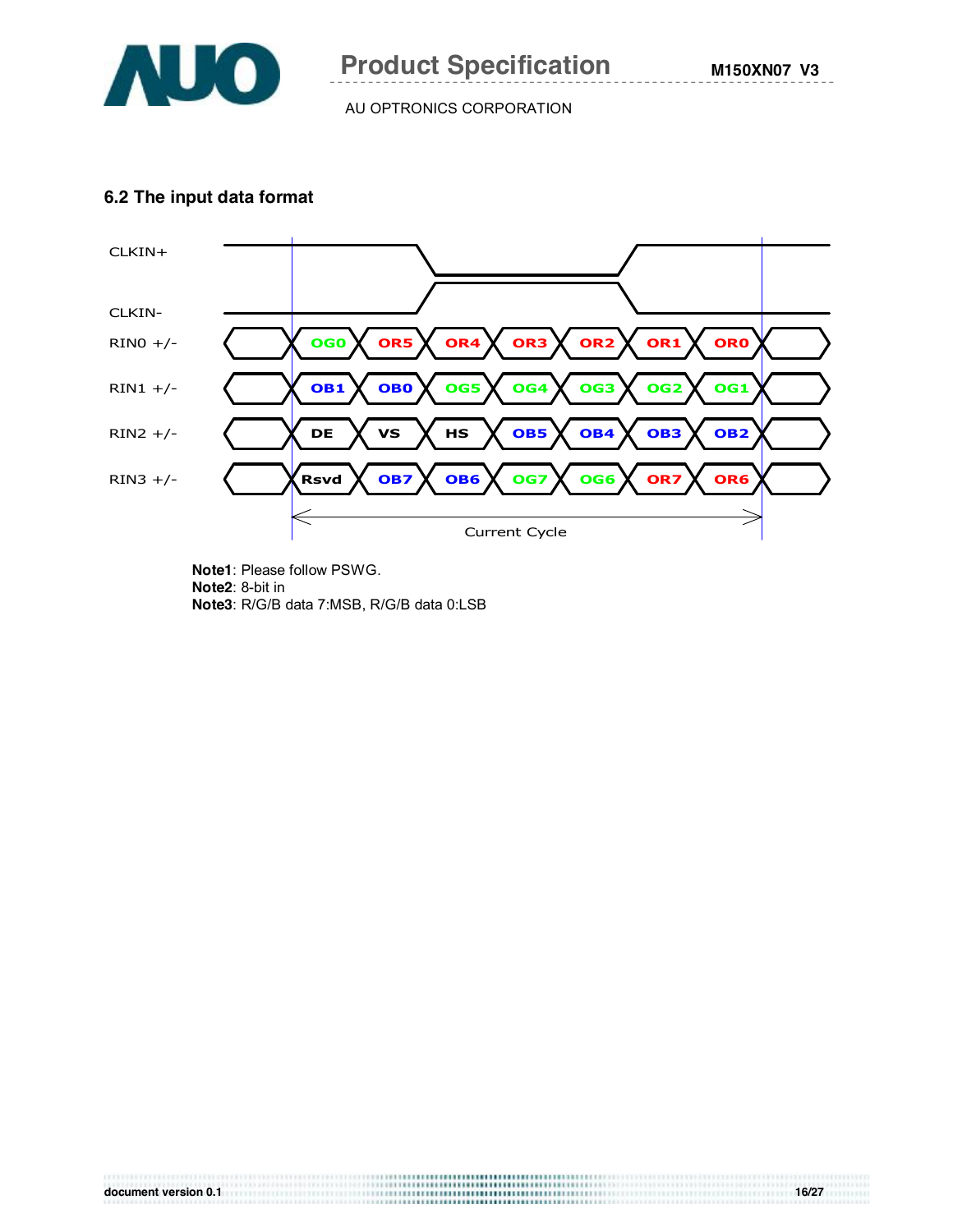

# **6.3 Signal Description**

The module using a pair of LVDS receiver SN75LVDS82(Texas Instruments) or compatible. LVDS is a differential signal technology for LCD interface and high speed data transfer device. Transmitter shall be SN75LVDS83(negative edge sampling) or compatible**.** The first LVDS port(RxOxxx) transmits odd pixels while the second LVDS port(RxExxx) transmits even pixels.

| CWY20G-A0D1T (PTWO) or MSB240420 (STM) |               |                                                      |  |
|----------------------------------------|---------------|------------------------------------------------------|--|
| Pin No.                                | <b>Symbol</b> | <b>Description</b>                                   |  |
| 1                                      | <b>VDD</b>    | Power Supply, 3.3V (typical)                         |  |
| 2                                      | <b>VDD</b>    | Power Supply, 3.3V (typical)                         |  |
| 3                                      | <b>VSS</b>    | Ground                                               |  |
| 4                                      | <b>VSS</b>    | Ground                                               |  |
| 5                                      | Rin0-         | - LVDS differential data input (R0-R5, G0)           |  |
| 6                                      | Rin0+         | + LVDS differential data input (R0-R5, G0)           |  |
| 7                                      | <b>VSS</b>    | Ground                                               |  |
| 8                                      | Rin1-         | - LVDS differential data input (G1-G5, B0-B1)        |  |
| 9                                      | Rin1+         | + LVDS differential data input (G1-G5, B0-B1)        |  |
| 10 <sup>1</sup>                        | <b>VSS</b>    | Ground                                               |  |
| 11                                     | Rin2-         | - LVDS differential data input (B2-B5, HS, VS, DE)   |  |
|                                        | 12   Rin2+    | + LVDS differential data input (B2-B5, HS, VS, DE)   |  |
| 13                                     | <b>VSS</b>    | Ground                                               |  |
|                                        | 14 CIkIN-     | - LVDS differential clock input                      |  |
|                                        | 15 CIkIN+     | + LVDS differential clock input                      |  |
|                                        | 16 VSS        | Ground                                               |  |
| 17                                     | <b>IRin3-</b> | - LVDS differential data input (R6-R7, G6-G7, B6-B7) |  |
| 18                                     | Rin3+         | - LVDS differential data input (R6-R7, G6-G7, B6-B7) |  |
|                                        | <b>19 VSS</b> | Ground                                               |  |
|                                        | 20 VSS        | Ground                                               |  |

**Note:** Please follow PSWG.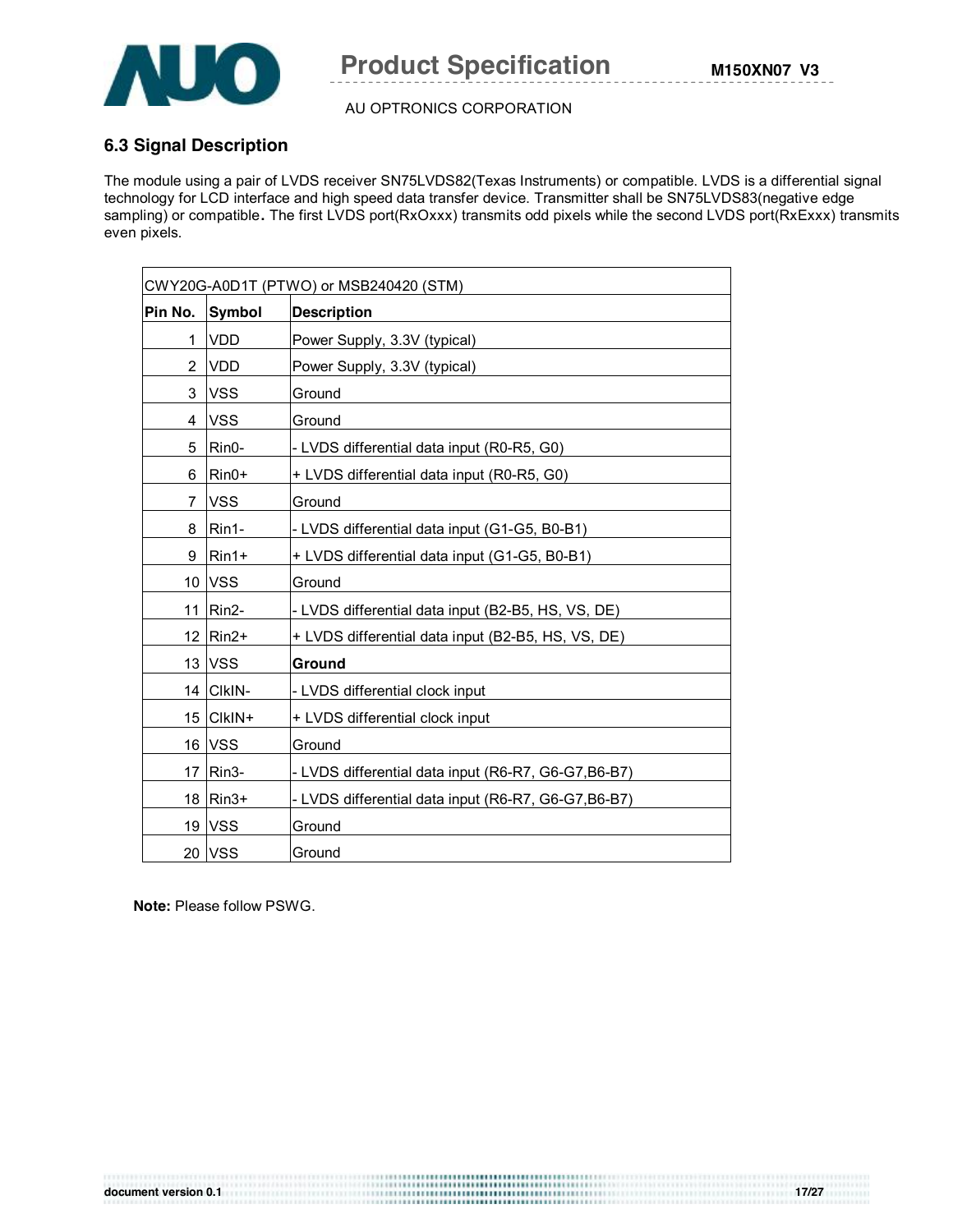

# **6.4 Interface Timing**

#### **6.4.1 Timing Characteristics**

Basically, interface timings described here is not actual input timing of LCD module but output timing of SN75LVDS82DGG (Texas Instruments) or equivalent.

| <b>Signal</b>                            | <b>Parameter</b>    | Symbol | <b>MIN</b> | <b>TYP</b> | <b>MAX</b> | Unit |
|------------------------------------------|---------------------|--------|------------|------------|------------|------|
| <b>Clock Timing</b>                      | Clock frequency     | clk    | 50         | 65         | 81         | MHz  |
| Horizontal active<br><b>Hsync Timing</b> |                     | Thd    | 1024       | 1024       | 1024       | Tclk |
|                                          | Horizontal blanking | Thbl   | 30         | 320        | 1024       | Tclk |
|                                          | Horizontal period   | Th     | 1054       | 1344       | 2048       | Tck  |
| Vsync Timing                             | Vertical active     | Tvd    | 768        | 768        | 768        | Th   |
|                                          | Vertical blanking   | Tvbl   | 8          | 38         | 256        | Th   |
|                                          | Vertical period     | Tv     | 776        | 806        | 1024       | Th   |

Note:DE mode only Note: Typical value refer to VESA STANDARD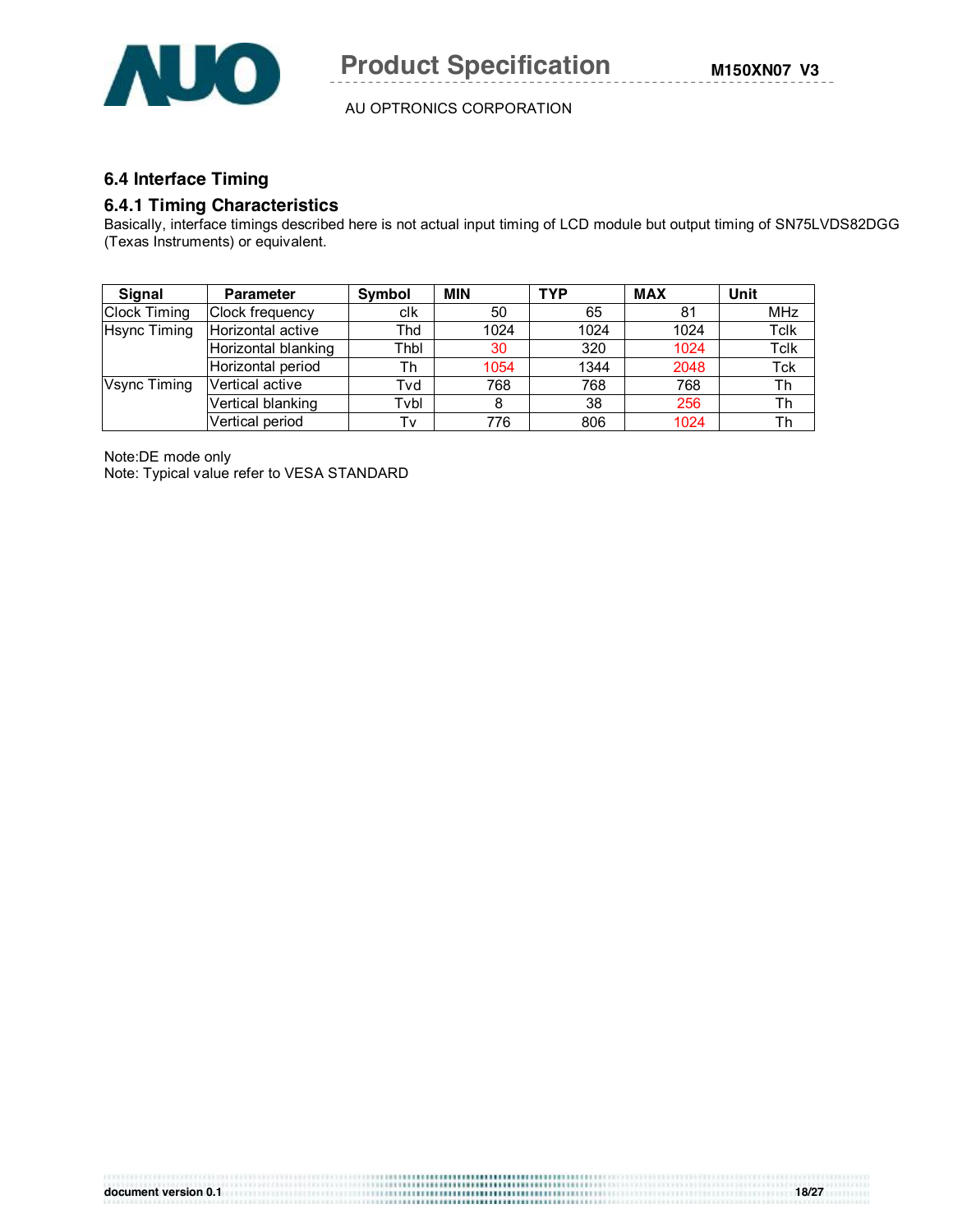

# **Product Specification** M150XN07 V3

### AU OPTRONICS CORPORATION

# **6.4.2 Timing diagram**

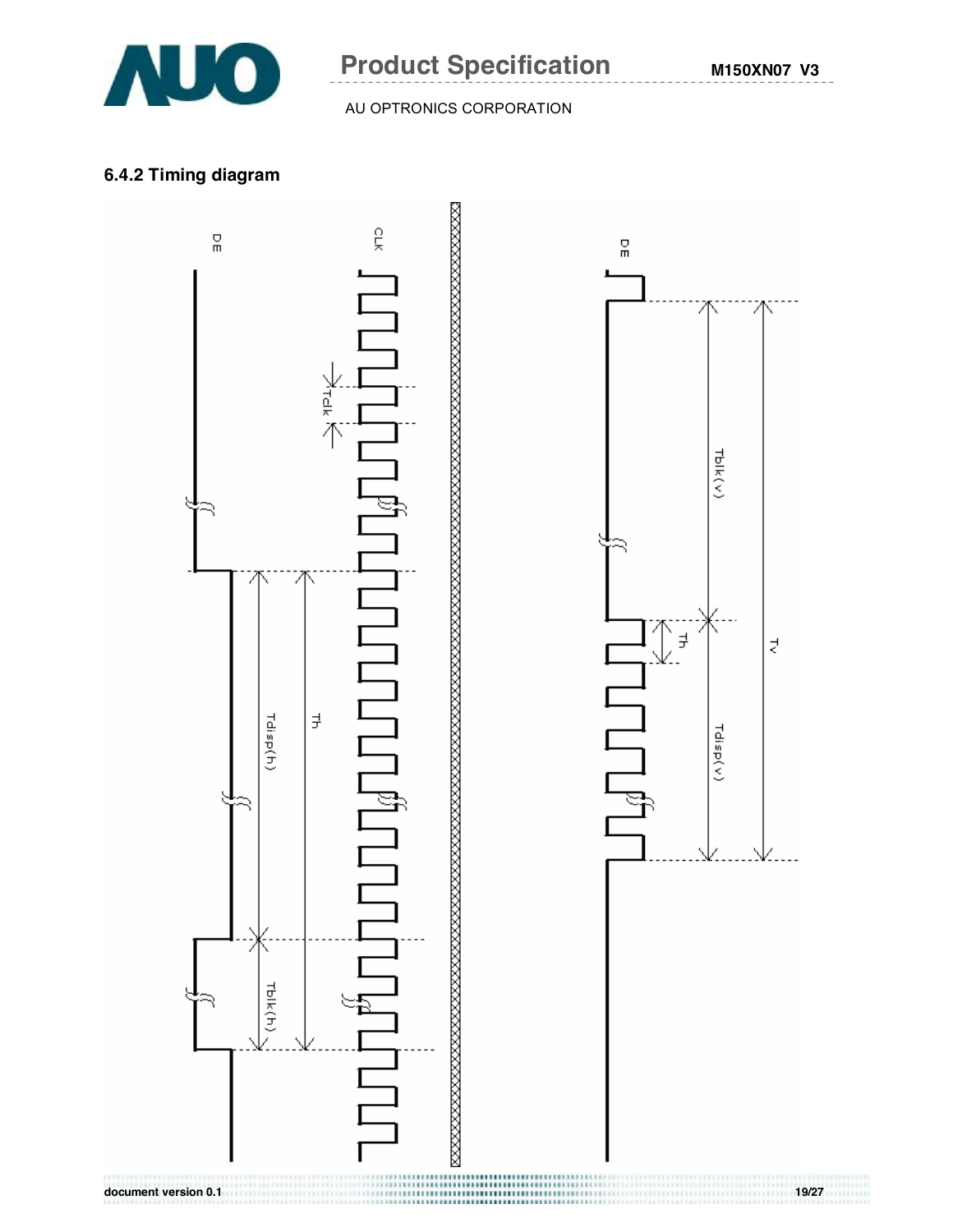

# **6.5 Power ON/OFF Sequence**

Vin power and lamp on/off sequence is as follows. Interface signals are also shown in the chart. Signals from any system shall be Hi-Z state or low level when Vin is off.



#### **Power Sequence Timing**

| <b>Parameter</b> |          | <b>Value</b>             | <b>Unit</b> |      |
|------------------|----------|--------------------------|-------------|------|
|                  | Min.     | Typ.                     | Max.        |      |
| Τ1               | 0.5      | $\overline{\phantom{a}}$ | 10          | [ms] |
| T <sub>2</sub>   | 0        | $\overline{\phantom{a}}$ | 10          | [ms] |
| T3               | 200      |                          |             | [ms] |
| T4               | 100      |                          |             | [ms] |
| T5               | $\Omega$ | 16                       | 50          | [ms] |
| T6               |          |                          | 10          | [ms] |
| Τ7               | 1000     |                          |             | [ms] |

Note: The values of the table are follow PSWG.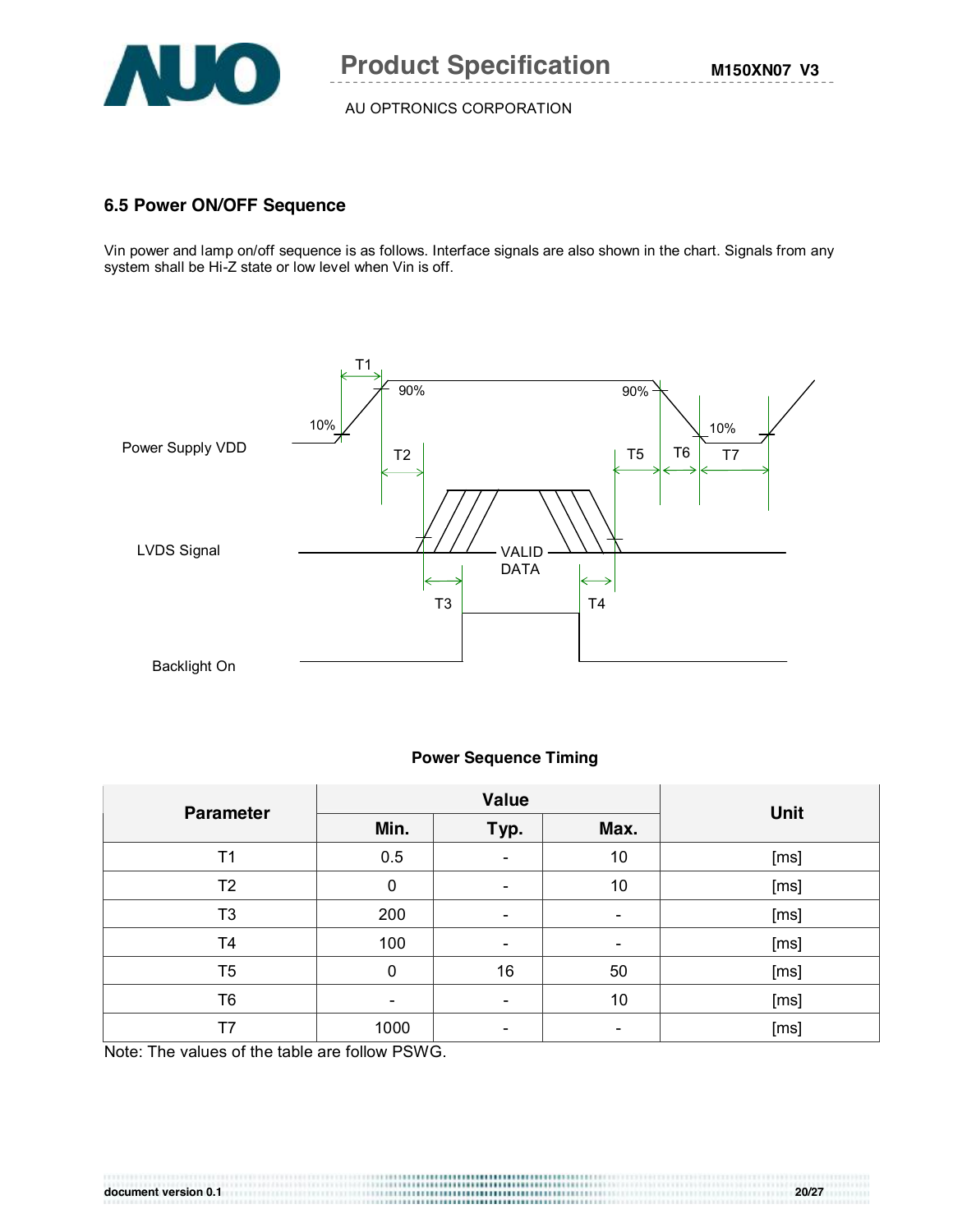

# **7.0 Connector & Pin Assignment**

Physical interface is described as for the connector on module. These connectors are capable of accommodating the following signals and will be following components.

# **7.1 TFT LCD Module**

| <b>Connector Name / Designation</b> | Interface Connector / Interface card |  |
|-------------------------------------|--------------------------------------|--|
| <b>Manufacturer</b>                 | P-TWO or compatible                  |  |
| <b>Type Part Number</b>             | CWY20G - A0G16 / MSB240420           |  |
| <b>Mating Housing Part Number</b>   | HRS DF14-20S-1.25C                   |  |

| Pin#           | <b>Signal Name</b> | Pin#           | <b>Signal Name</b> |
|----------------|--------------------|----------------|--------------------|
| $\mathbf{1}$   | <b>VDD</b>         | $\overline{2}$ | <b>VDD</b>         |
| 3              | <b>VSS</b>         | $\overline{4}$ | <b>VSS</b>         |
| 5              | Rin0-              | 6              | Rin0+              |
| $\overline{7}$ | <b>VSS</b>         | 8              | Rin1-              |
| 9              | $Rin1+$            | 10             | <b>VSS</b>         |
| 11             | Rin2-              | 12             | $Rin2+$            |
| 13             | <b>VSS</b>         | 14             | CIkIN-             |
| 15             | CIKIN+             | 16             | <b>VSS</b>         |
| 17             | Rin3-              | 18             | $Rin3+$            |
| 19             | <b>VSS</b>         | 20             | <b>VSS</b>         |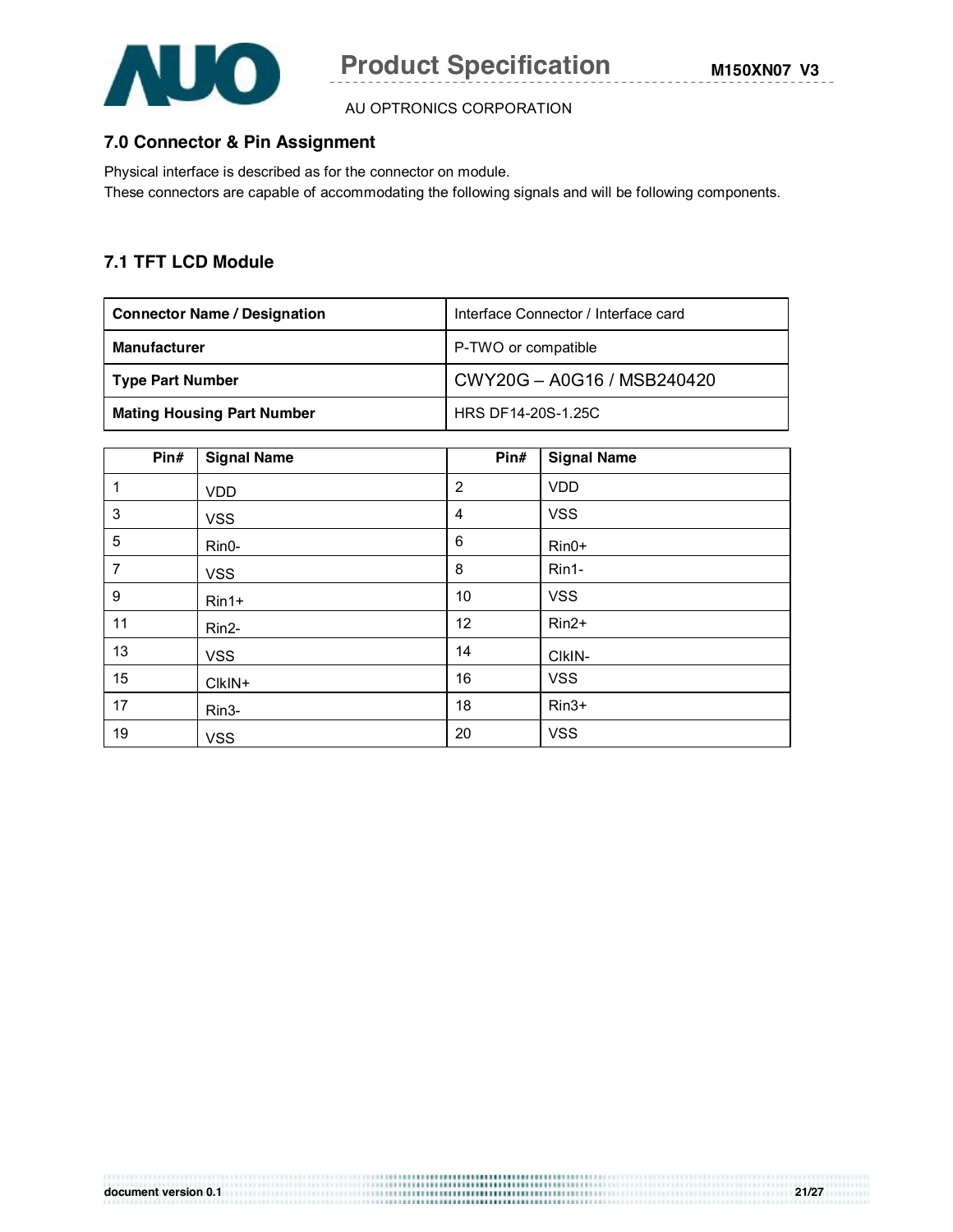

# **7.2 Backlight Unit**

| <b>Connector Name / Designation</b> | For Lamp Connector  |  |
|-------------------------------------|---------------------|--|
|                                     |                     |  |
|                                     |                     |  |
|                                     |                     |  |
| <b>Manufacturer</b>                 | JST or compatible   |  |
|                                     |                     |  |
|                                     |                     |  |
|                                     |                     |  |
|                                     | <b>BHR-03VS-1</b>   |  |
| <b>Type / Part Number</b>           |                     |  |
|                                     |                     |  |
|                                     |                     |  |
| <b>Mating Type / Part Number</b>    | SM02(8.0)B-BHS-1-TB |  |
|                                     |                     |  |
|                                     |                     |  |
|                                     |                     |  |

# **7.3 Signal for Lamp connector**

| Pin | Symbol    | <b>Description</b> |
|-----|-----------|--------------------|
|     | <b>HV</b> | Lamp High Voltage  |
| 12  | <b>NC</b> | No connection      |
| 13  | LV        | <b>IGround</b>     |

................................

Cable length: 140 +- 5 mm

Connector-output position: right side (front view)

Lamp assembly design shall be easy for replacement and repair.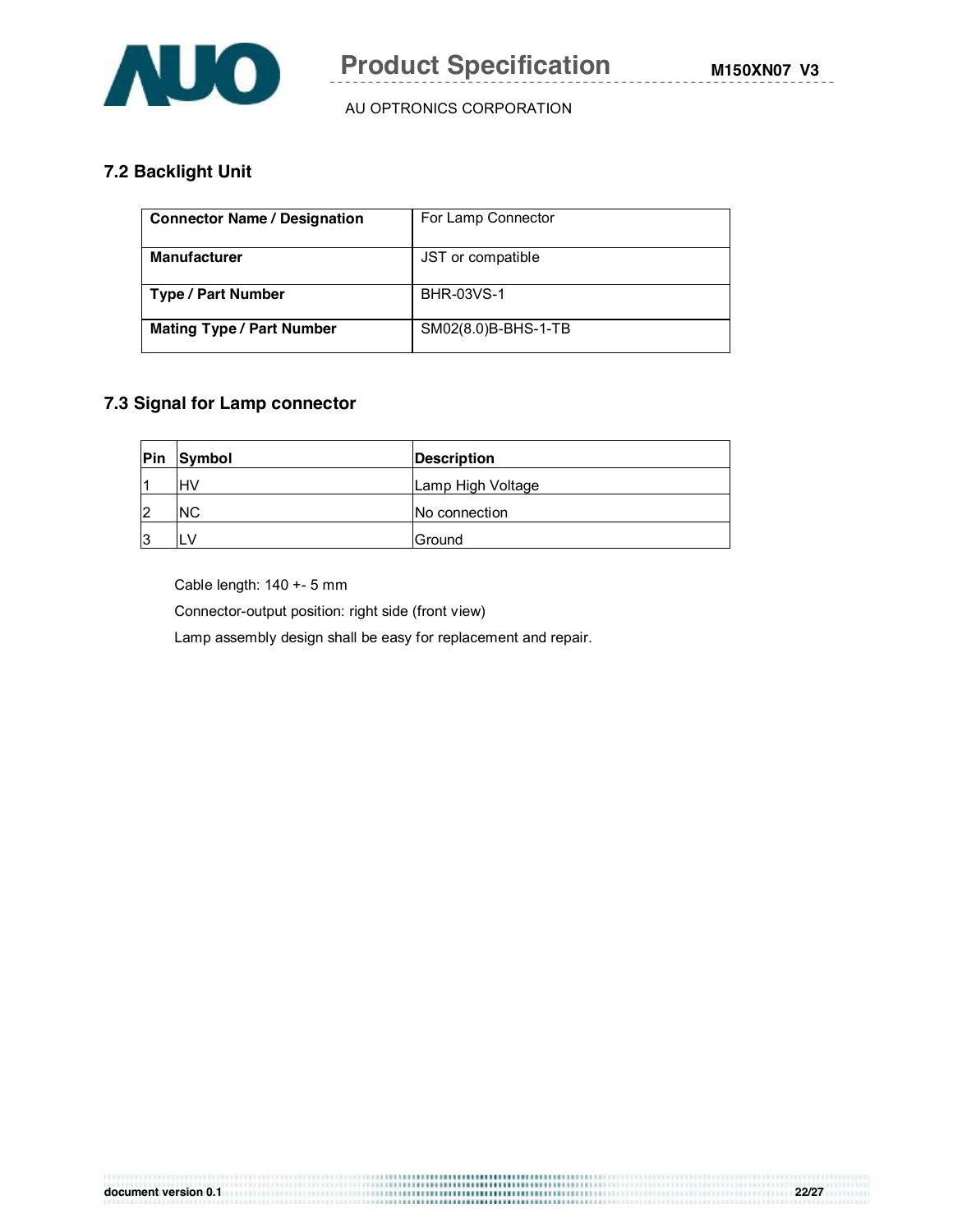

# **8.0 Reliability**

# Reliability test condition

|    | No Test Item                     | <b>Test Condition</b>                                                              |
|----|----------------------------------|------------------------------------------------------------------------------------|
| 1  | Temperature Humidity Bias (THB)  | $50^{\circ}$ C, 80%, 300 hours                                                     |
| 2  | High Temperature Operation (HTO) | 50°C, 300hours                                                                     |
| 3  | Low Temperature Operation (LTO)  | $0^{\circ}$ C, 300 hours                                                           |
| 4  | High Temperature Storage (HTS)   | $60^\circ$ C, 300 hours                                                            |
| 5  | Low Temperature Storage (LTS)    | $-20^{\circ}$ C, 300hours                                                          |
| 6  | Thermal Shock Test (TST)         | -20℃/30min, 60℃/30min, 100 cycles                                                  |
| 7  | On/Off Test                      | On/10sec, Off/10sec, 30,000 cycles                                                 |
| 8  | Shock Test (Non-Operating)       | 50G, 20ms, Half-sine wave ( <u>+</u> X, <u>+</u> Y, +Z)                            |
| 19 | Vibration Test (Non-Operating)   | 1.5G(10~200Hz P- P), 30 Minutes each Axis (X, Y, Z)                                |
|    | 10 ESD (ElectroStatic Discharge) | Contact Discharge: $\pm$ 8KV, 150pF(330 $\Omega$ ) 1sec, 8 points, 25 times/ point |
|    |                                  | Air Discharge: $\pm$ 15KV, 150pF(330 $\Omega$ ) 1sec, 8 points, 25 times/ point    |
|    | 11 Altitude Test                 | Operation: 10,000 ft                                                               |
|    |                                  | Non-Operation: 30,000 ft                                                           |
|    | 12 Drop Test                     | The drop height is 60cm                                                            |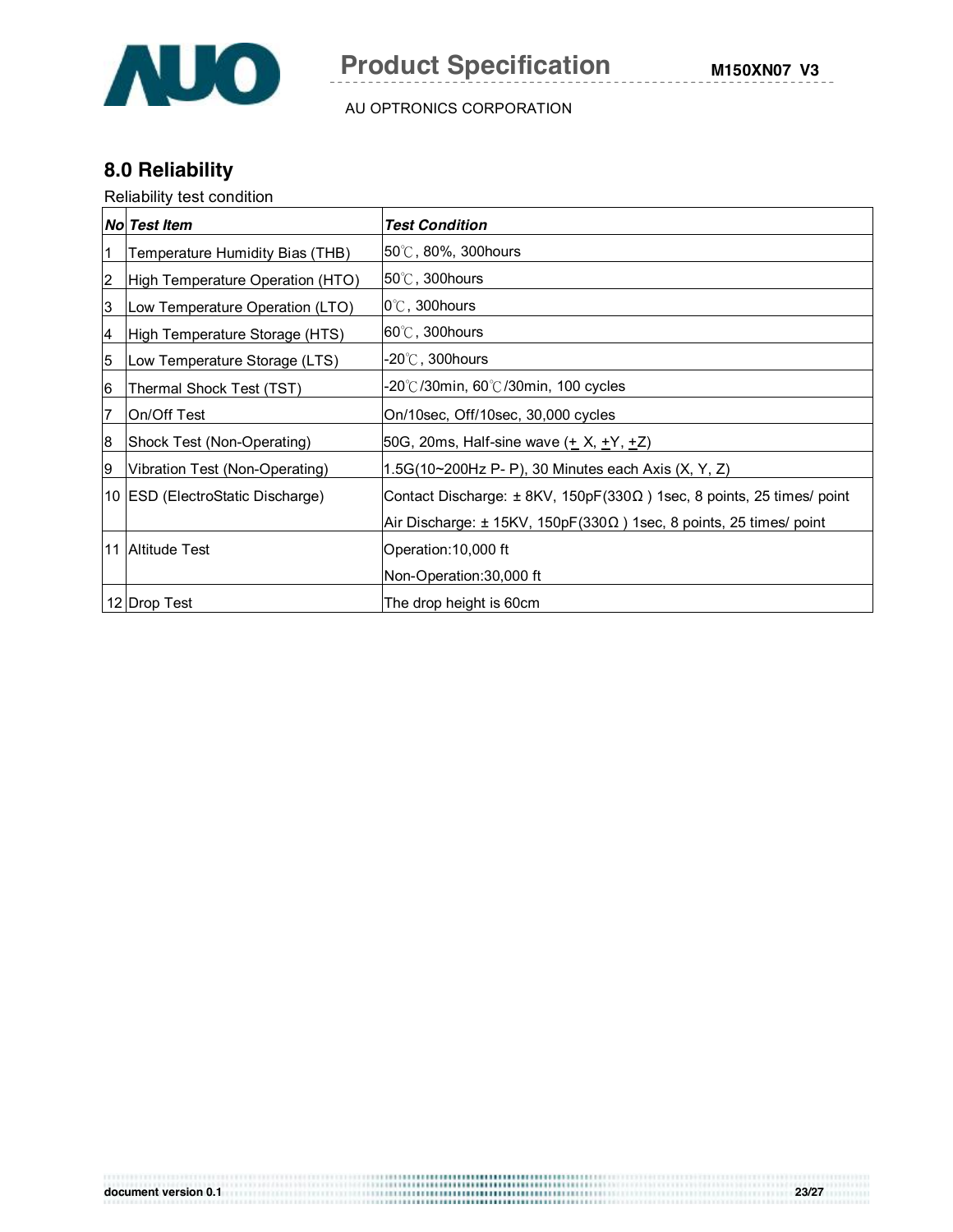

# **9.0 Safety**

# **9.1 Sharp Edge Requirements**

There will be no sharp edges or comers on the display assembly that could cause injury.

#### **9.2 Materials**

#### **9.2.1 Toxicity**

There will be no carcinogenic materials used anywhere in the display module. If toxic materials are used, they will be reviewed and approved by the responsible AUO Toxicologist.

#### **9.2.2 Flammability**

All components including electrical components that do not meet the flammability grade UL94-V1 in the module will complete the flammability rating exception approval process.

The printed circuit board will be made from material rated 94-V1 or better. The actual UL flammability rating will be printed on the printed circuit board.

#### **9.3 Capacitors**

If any polarized capacitors are used in the display assembly, provisions will be made to keep them from being inserted backwards.

# **10.0 Other requirement**

#### **10.1 National Test Lab Requirement**

The display module will satisfy all requirements for compliance to

| UL 1950, First Edition | U.S.A. Information Technology Equipment         |
|------------------------|-------------------------------------------------|
| CSA C22.2 No.950-M89   | Canada, Information Technology Equipment        |
| <b>EEC 950</b>         | International, Information Technology Equipment |
| <b>EN 60 950</b>       | International, Information Processing Equipment |
|                        | (European Norm for IEC950)                      |

### **10.2 Label**

The label is on the panel as shown below:

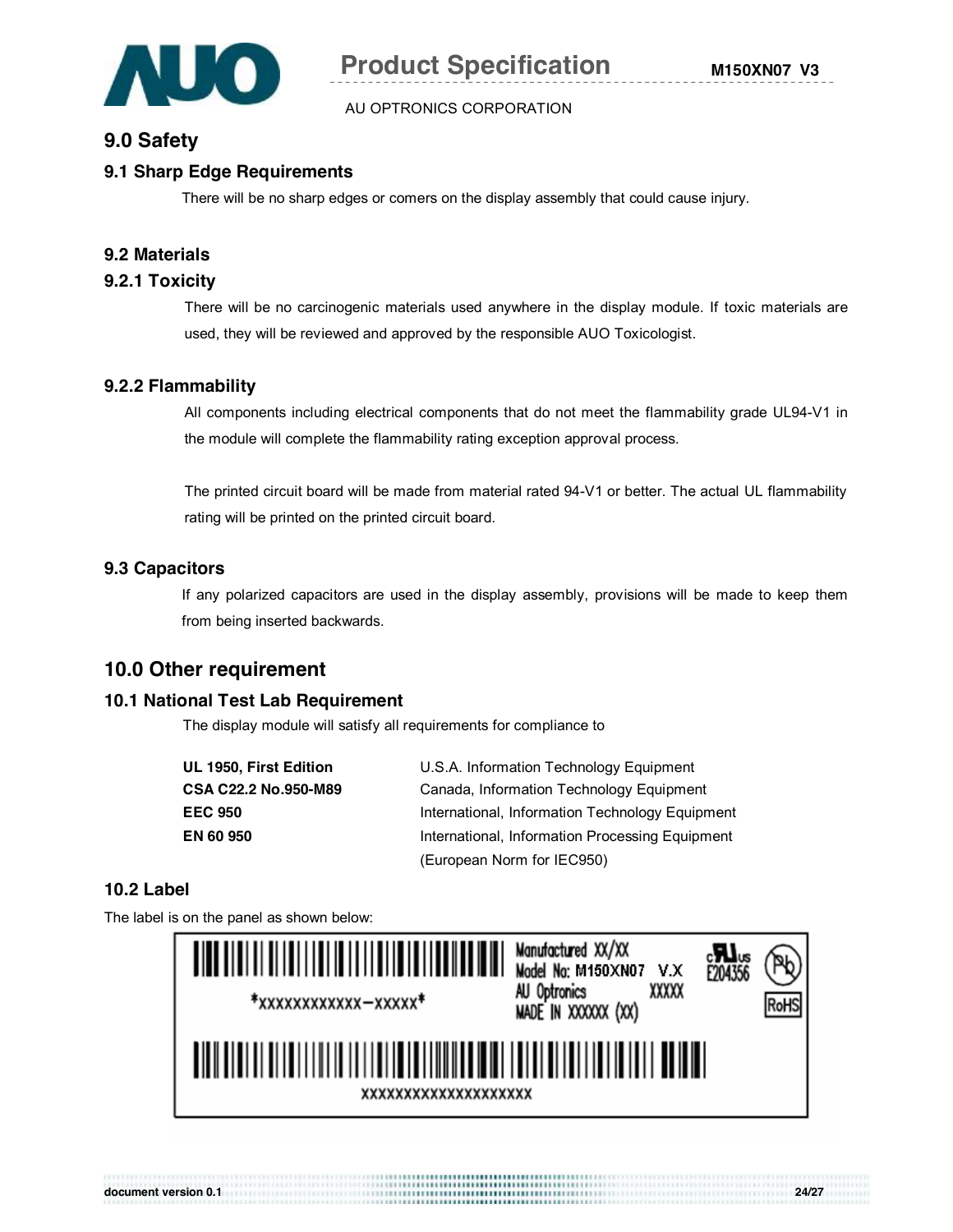

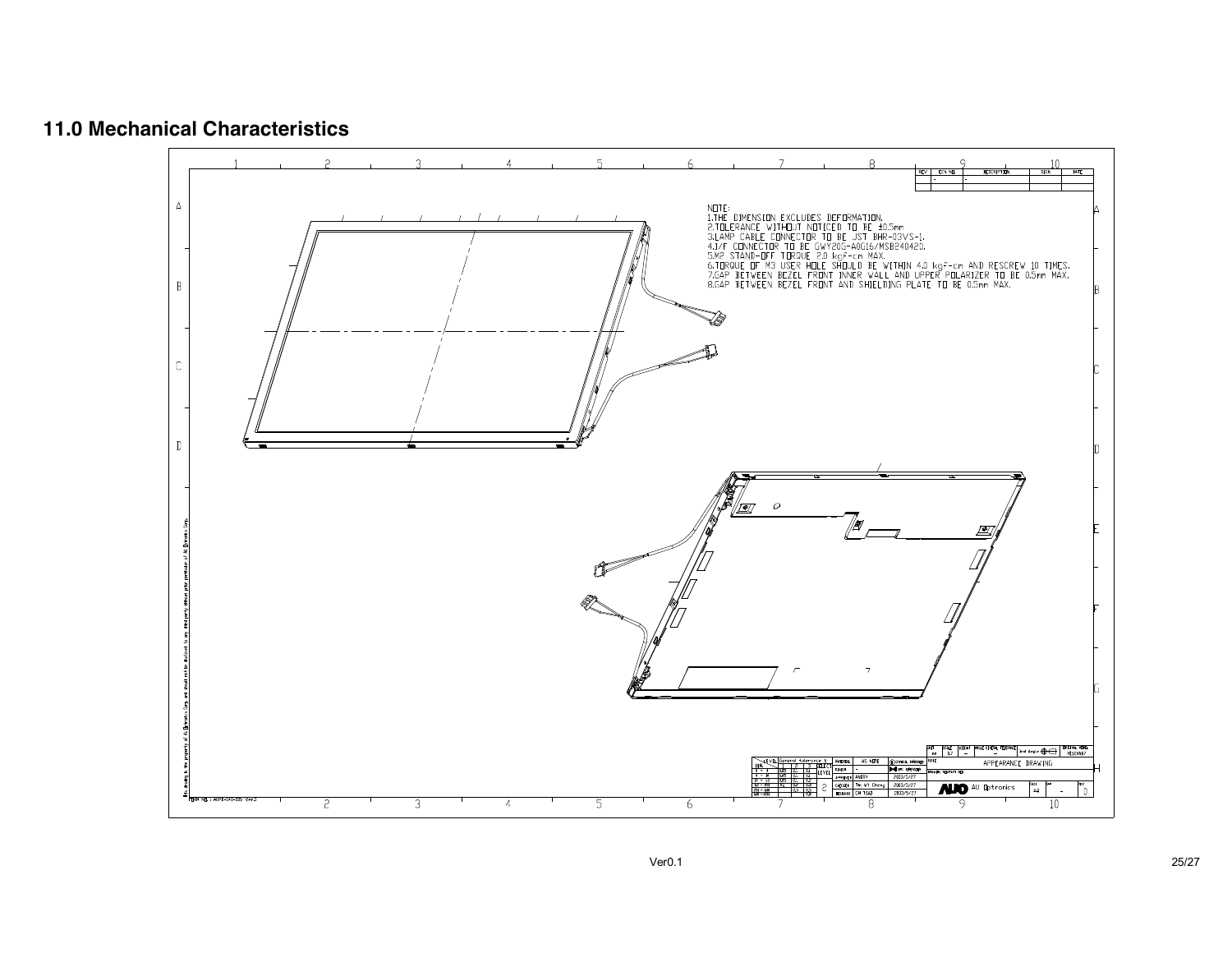